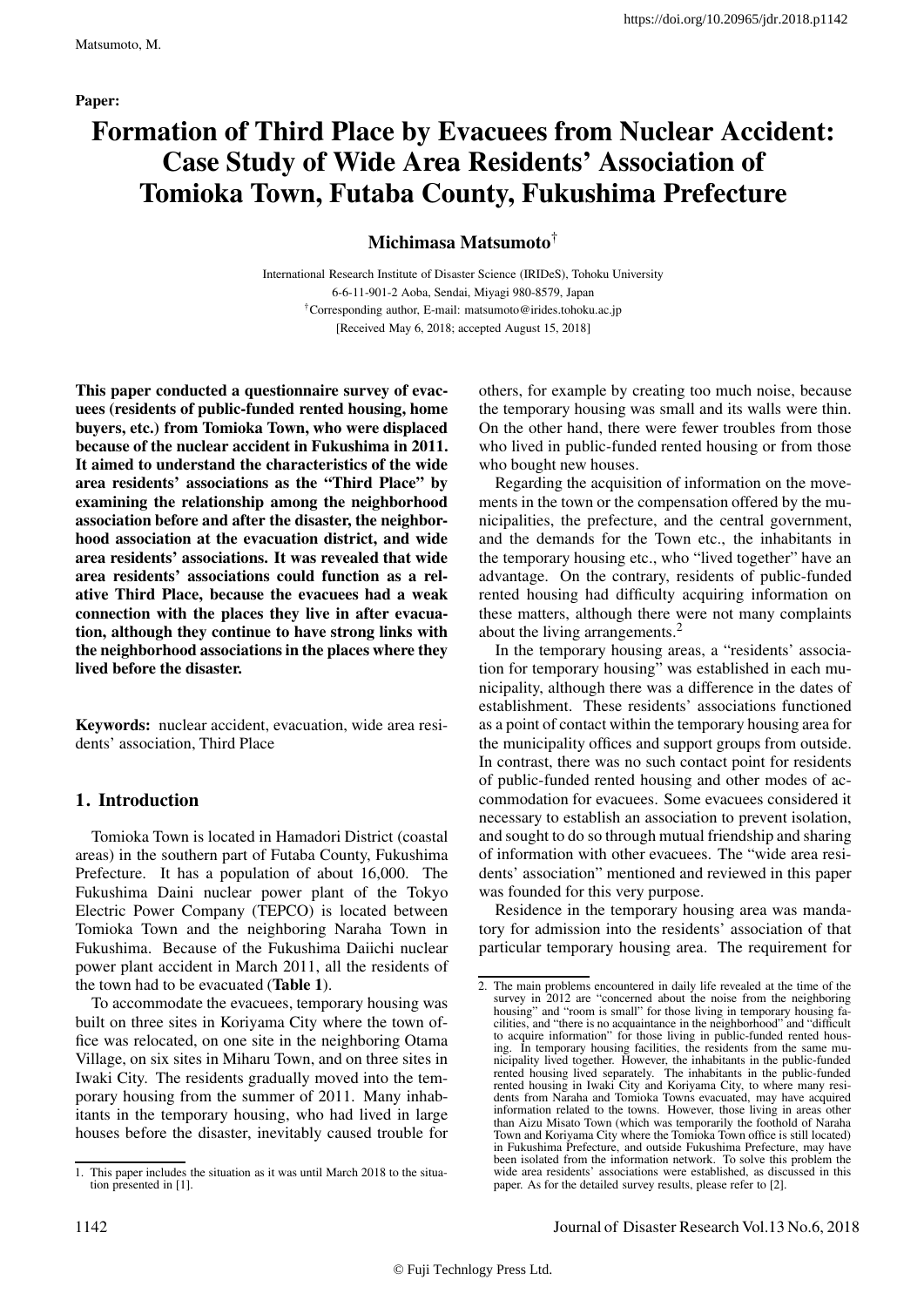Formation of Third Place by Evacuees from Nuclear Accident: Case Study of Wide Area Residents' Association of Tomioka Town, Futaba County, Fukushima Prefecture

|                 | Total           | Total population |                        | Hokkaido | Miyagi  | Tokyo, Kanagawa, |                | Ibaraki, Tochigi, |     |
|-----------------|-----------------|------------------|------------------------|----------|---------|------------------|----------------|-------------------|-----|
|                 |                 |                  | outside the prefecture |          |         | Chiba, Saitama   |                | Gunma             |     |
| 21. March, 2012 | 15,683          |                  | 5,032                  | 69       | 194     | 2,555            |                | 1,042             |     |
| 1. March, 2013  | 15,537          |                  | 4,509                  |          | 213     | 2,244            |                | 968               | 356 |
| 1. March, 2014  | 15,387          |                  | 4,403                  |          | 232     | 2,194            |                | 981               | 314 |
| 1. March, 2015  | 15,258          |                  | 4,350                  | 71       | 243     | 2,136            |                | 982               | 295 |
| 1. March, 2016  | 15,131          |                  | 4,329                  | 66       | 253     | 2,089            |                | 1,031             | 263 |
| 1. March, 2017  | 14,964          |                  |                        | 67       | 257     | 2,062            |                | 986               | 263 |
| 1. March, 2018  | 12,730          | 4,243<br>2,766   |                        | 31       | 152     | 1,382            |                | 779               | 166 |
|                 |                 |                  | Fukushima Prefecture   |          |         |                  |                |                   |     |
|                 |                 | Subtotal         | Fukushima              | Koriyama | Otama   | Miharu           | Aizu Wakamatsu | Iwaki             |     |
|                 |                 |                  | City                   | City     | Village | Town             | City           | City              |     |
|                 | 21. March. 2012 | 10,651           | 489                    | 3,200    | 325     | 499              | 208            | 4,863             |     |
|                 | 1. March, 2013  | 11,028           | 432                    | 3,150    | 307     | 450              | 185            | 5,512             |     |
|                 | 1. March, 2014  | 10.984           | 414                    | 3,052    | 286     | 397              | 177            | 5,671             |     |
|                 | 1. March, 2015  | 10,908           | 414                    | 2,894    | 229     | 345              | 176            | 5,849             |     |
|                 | 1. March, 2016  | 10,802           | 391                    | 2,771    | 182     | 290              | 162            | 6,004             |     |
|                 | 1. March, 2017  | 10,721           | 354                    | 2,648    | 162     | 251              | 153            | 6,051             |     |
|                 | 1. March, 2018  | 9,964            | 224                    | 2,407    | 159     | 215              | 86             | 5,907             |     |

Table 1. Number of residents of Tomioka Town based on areas evacuated.<sup>3</sup>

admission to the wide area residents' association was more relaxed. "Citizenship of the town" was the only prerequisite for admission<sup>4</sup> into the residents' association in the case of Tomioka Town. Most evacuees were admitted to the neighborhood associations<sup>5</sup> before the disaster. Many of them were also admitted to neighborhood associations (ku-kai, chonai-kai, and jichi-kai) $<sup>6</sup>$  in the areas they</sup> had been evacuated from, except in the case of collective housing, such as apartments. From the perspective of involvement with the community, the inhabitants of temporary housing areas belonged to two kinds of associations: the neighborhood association and the residents' associations of temporary housing areas. The members of the wide area residents' association belonged to three kinds of associations: the neighborhood association in Tomioka town before the disaster, the neighborhood association in the evacuation area, and the wide area residents' association.

Oldenburg uses the term "Third Place" meaning a place that was neither one's own home nor one's working place  $[3]$ .<sup>7</sup> The Third Place is characterized by neutrality, equality, and openness of access. It is like a salon "with no (or few) constraints."<sup>8</sup> The wide area residents' associations analyzed in this paper are thought to exhibit such characteristics.<sup>9</sup>

However, this study discusses the Third Place in peacetime. It begins by presenting the problems in forming the Third Place in emergency situations, such as living in shelters. In such cases, as Yoshihara [9] indicated, the Third Place is not established totally afresh. Rather, it relies on resources depending on an established route,<sup>10</sup> even in relationships with "new neighbors" (Yoshihara [9]).

Tomioka Town is the main focus area in this study.<sup>11</sup>

<sup>3.</sup> This table is prepared by the author based on the information found on the homepage of the Tomioka Town website. It offers details on the

<sup>&</sup>quot;number of residents inside and outside the prefecture." 4. This requirement has changed over time. In the Koriyama District Inhabitants' Association, the requirement of "those who live in public-funded rented housing" has been excluded from the articles of association that was adopted at the general meeting in May 2014. The name was changed from "the Koriyama District Public Funded Rented Housing Inhabitants' Association" to its current name. The Sakura no kai has added the requirement of the area within Futaba County to the place of residence of its members since 2017. The self-government body for public housing took similar measures. For example, (a part of) the Adatara temporary housing established in Otama Village was reorganized, and Yokoboridaira public housing was built on its site. The inhabitants' association for public housing has also admitted "those who occupied temporary housing but do not live in public housing now" to the association. 5. Twenty-seven administrative wards (neighborhood associations) were es-

tablished in Tomioka Town.

These three are considered the same for the purposes of this paper.

<sup>7.</sup> The Third Place and its functions in forming the community are dis-cussed, for example, by Kataoka and Ishikawa [4]. They divided the Third Place into "My Place type" and "Friendship type" and the latter was subdivided into "Sociable Friendship" and "Purpose type Friend-

ship." Furthermore, ad hoc café is also referred to as the Third Place. They analyzed two associations that are Third Places of the "Purpose type Friendship," and drew the following conclusions: First, a key person continued to have some awareness of the problems and took actions while considering and adding any revisions, if necessary. Second, those who wished to be admitted could select a mode of admission for themselves. Lastly, "building a woman's career" and "local revitalization" were considered an effect of the Third Place. The wide area residents' associations discussed in this paper are categorized as "Friendship type," because they have sociable characteristics, such as mutual communication and friendship, while also including "Purpose type" such as explanatory and study meetings for nuclear accident compensation.

<sup>8.</sup> In forming a salon, the evacuees were influenced by a support network for evacuees. Nishikido and Harada [5], Nishikido and Harada [6], Takahashi [7], and Takahashi [8] focused on such support networks. A series of studies conducted by Yoshihara [9–11] investigated salons by reviewing the evacuees from Okuma Town where the Fukushima Daiichi nuclear power plant is located. Takahashi, Taguchi, and Matsui [12] and Matsui [13] also discuss both the support offered for the salon, and the salon itself, which had been established on the basis of the experiences gained after the Mid Niigata Prefecture Earthquake, by reviewing the

evacuees within Niigata Prefecture. 9. The words "a place like a salon" is used, because it does not always indicate a salon facility. Salon facilities have been also developed in Tomioka Town. For example, "friendship salon" was founded in Yotsukura, Taira, and Izumitamatsuyu districts in Iwaki City. In October 2015, "town salon" was established for temporary returnees in Tomioka Town. For more information on the development of a friendship salon, please refer to [14].

<sup>10.</sup> Social capital can be considered an example. Aldrich [15] discussed restoration after disaster and such forms of social capital in detail. For example, Fujimi, Kakimoto, Yamada, Matsuo, and Yamamoto [16] discuss this theme in relation to the awareness of disaster prevention during peacetime.

<sup>11.</sup> As for the literature written in English, studies covering the communi-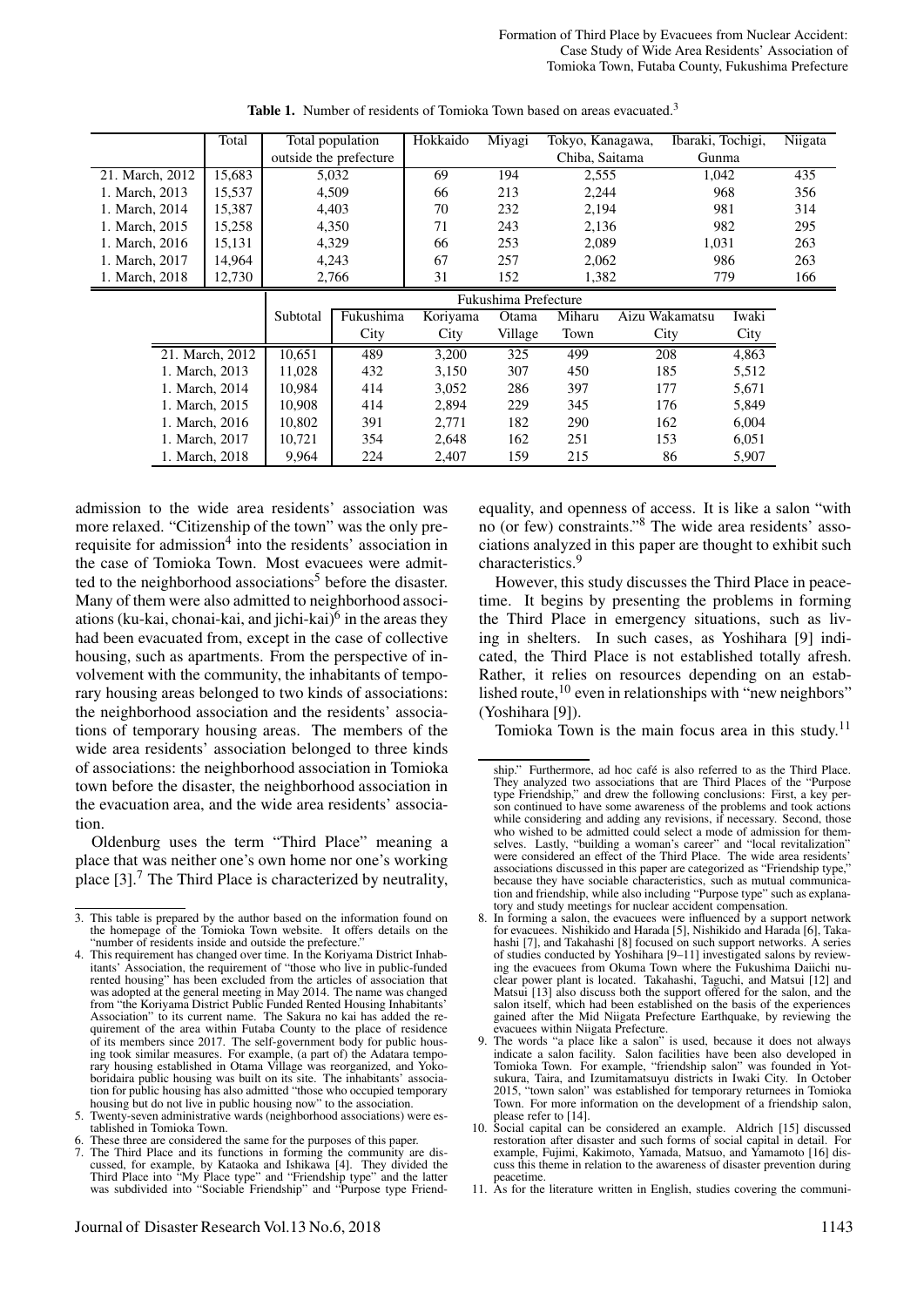The aim of this study was to understand the characteristics of the wide area residents' association as a Third Place by reviewing the relationship among the neighborhood association before and after the disaster, the neighborhood association at the evacuation district, and the wide area residents' association.

The rest of this paper is divided into the following chapters. Section 2 outlines the wide area residents' associations covered in this study. In Section 3, based on the questionnaire survey conducted during the period between autumn 2015 and winter 2016, the involvement with the neighborhood association before and after the disaster, and the acknowledgment of the wide area residents' association and present-day involvement with it are presented. Section 4 examines the relationship among the neighborhood association before and after the disaster, residence in the evacuation district, and the wide area residents' association using Covariance Structure Analysis (SEM: structual evaluation models). Section 5 concludes the paper, and presents limitations in the study, alongside directions for future research.

# 2. The Wide Area Residents' Association

The wide area residents' associations organized by the evacuees from Tomioka Town were mainly based in Iwaki City, Koriyama City, and Fukushima City. The Sakura (cherry blossom) no kai was founded in May 2011. The Sumire (violet) kai was founded in September 2011. Both associations were located in Iwaki City. The Koriyama District Inhabitants' Association was founded in May 2012 in Koriyama City. The Residents' Association for residents in Fukushima City and Northern Part of Prefecture was founded in November 2011 in Fukushima City. The Aizu Tomioka Sakura kai was founded in January 2012 in the Aizu region. The Tomioka Sakura kai in Kashiwazaki was founded in March 2012 in Niigata Prefecture.<sup>12</sup> Each association was located in an area containing several evacuees. They were all founded within almost a year of the occurrence of the nuclear disaster in Fukushima. Most individual members of the Sakura no kai and the Sumire kai were residents of Iwaki City. In the context of the Koriyama District Inhabitants' Association, most individual members had their bases in Iwaki

City and Koriyama City.

In this study, questionnaire and hearing surveys were conducted for the Sakura no kai, the Sumire kai, and the Koriyama District Inhabitants' Association. The study discusses the data derived from these surveys. Table 2 summarizes the findings on these three residents' associations.

The purposes of the foundation of these three wide area residents' associations were networking, coverage of lack of information, and prevention of isolation. The associations focused on information sharing and mutual friendship among the evacuees. The Sakura no kai had 200 members, the Sumire kai more than 100 households as its members, and the Koriyama District Inhabitants' Association comprised 131 households as its members, at the time of the survey. As for the activities conducted in each association, in addition to the regular events such as general meetings, New Year's parties, and travel with lodging, each residents' association held events unique and characteristic to each of them. For example, ground golf and park golf tournaments were held at the Sakura no kai. Flower planting was conducted in Tomioka Town at the Sumire kai. A tour of nuclear power plants was conducted at the Koriyama District Inhabitants' Association.

The attributes of the presidents of each of these associations were different, too. The first president of the Sakura no kai was an official of the Tomioka Town office before the disaster and the vice head of the neighborhood association and a welfare commissioner in the residence ward. The second president was a member of the board of education of Tomioka Town and the head of the neighborhood association. The vice president was an official of the Japan National Railways and the vice head of the neighborhood association. The president of the Sumire kai was a manager of a wedding hall and the president of the Rotary Club. The president of the Koriyama District Inhabitants' Association worked at an agricultural cooperative and was the head of the neighborhood association. Each president of the association represented their respective towns. These individuals played the role of a "hub." The wide area residents' associations spread by word-ofmouth. $13$ 

The movements, problems, and development of each wide area residents' association since 2015 are summarized in Table 3. The most noteworthy points pertaining to the Sakura no kai are "mutual friendship with the citizens of Iwaki City" (2015) and the revision of "the articles of association" (2017). The former was the result of a request by a public office in Fukushima Prefecture. The request soon grew into "an original event" (2016) hosted by the association without depending on subsidy. This indicates a transition from a state of "confrontation" with the evacuees to mutual friendship. It was widely publicized by the media as "coexistence" through mutual friendship at the residents' organization level. The latter, that is, the articles of association, was a measure taken for members who moved into (or returned to) Tomioka Town because

ties in and around Futaba County have been conducted by Japanese researchers, but are not many in number. For example, Furutani et al. [17] discusses the measurement of radiation and restoration efforts in Ota district, Haramachi Ward, Minami-Soma City. Matsumoto [18] discusses the evacuation of the residents of Naraha and Tomioka Towns. On the other hand, issues at the social level, including energy policies, are studied mainly by foreign researchers. Kingston [19] covered "Fukushima" in general, and discussed volunteer, civil society, media, the energy problems after the nuclear accident and reconstruction. Such studies review various problems in relation to Fukushima where the nuclear accident occurred, rather than Fukushima itself. For example, issues relating to engineering and social governance were discussed in Yoshizawa [20]. Sand [21] presented a comparison between the fire response in Edo (old name of Tokyo) and the fire response in Fukushima where the nuclear accident occurred from the standpoint of management on risk, uncertainty, and safety. Bennett [22] mentioned the nuclear policies in the social system in Japan.

<sup>12.</sup> For more details on the movements until 2014, please refer to [14]. The Tomioka Sakura kai in Kashiwazaki was dissolved in April 2015. The circumstances leading to the dissolution are explained in [23].

<sup>13.</sup> Matsumoto [14] presents the detailed founding process.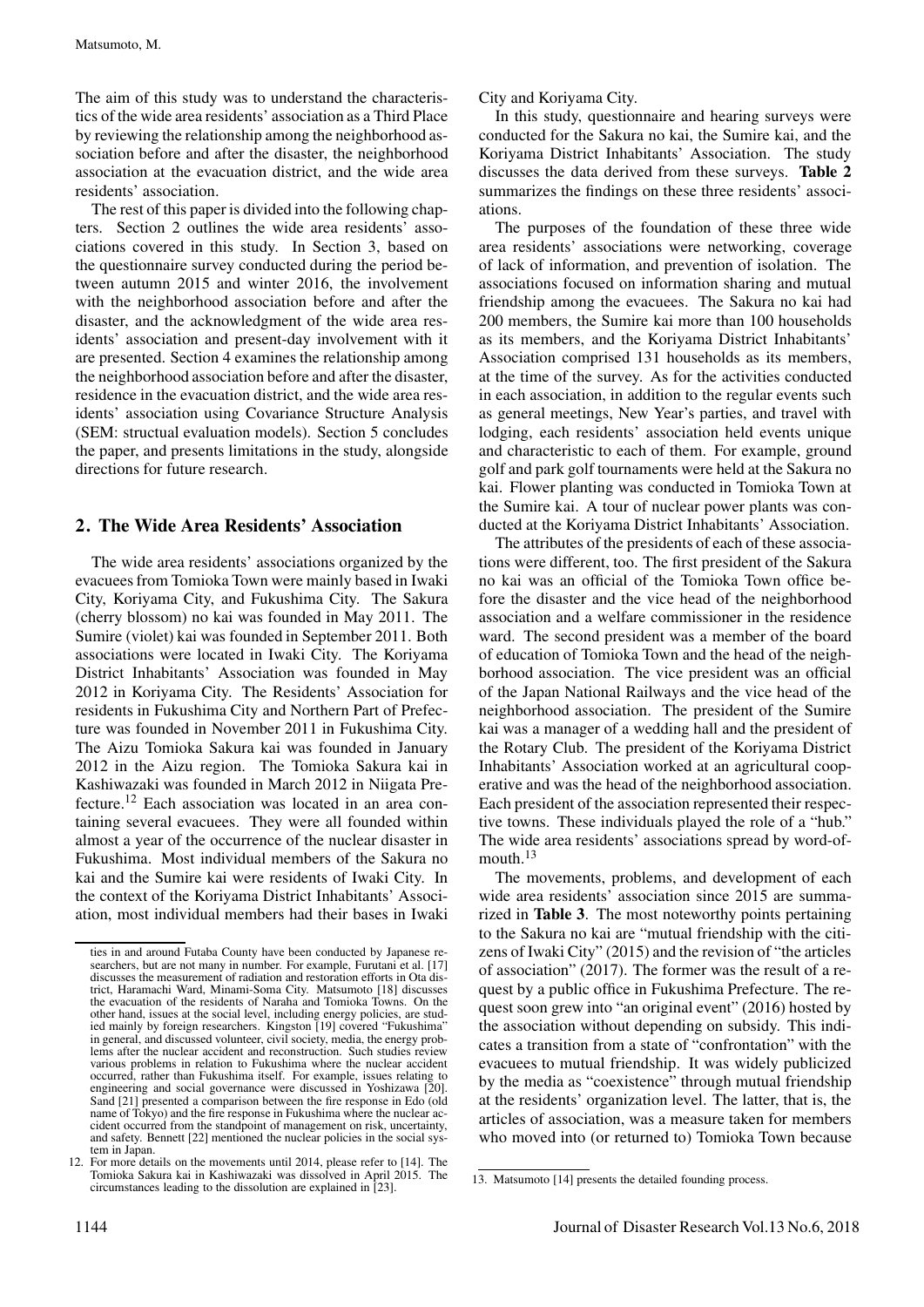| Name                     | Time of foundation | Purposes                                                                                      | Main district for activity | Salon for base                                |
|--------------------------|--------------------|-----------------------------------------------------------------------------------------------|----------------------------|-----------------------------------------------|
| The Sakura no            | $May-11$           | • Networking of                                                                               |                            | Taira friendship salon                        |
| kai                      |                    | residents of public                                                                           |                            | etc.                                          |
|                          |                    | funded rented hous-<br>ing                                                                    |                            |                                               |
|                          |                    | • Communication                                                                               |                            |                                               |
|                          |                    | with the isolated                                                                             |                            |                                               |
|                          |                    | elderly persons                                                                               | Iwaki district             |                                               |
| The Sumire kai           | $Sep-11$           | • Coverage of lack of                                                                         |                            | Yotsukura<br>friendship                       |
|                          |                    | sociability, informa-<br>tion and acquain-                                                    |                            | salon etc.                                    |
|                          |                    | tance                                                                                         |                            |                                               |
|                          |                    |                                                                                               |                            |                                               |
| The Koriyama<br>District | $May-12$           | • Residents of public                                                                         | Koriyama district          | No (utilization of pub-                       |
| Inhabitants'             |                    | funded rented hous-<br>ing would not feel                                                     |                            | lic facility like com-<br>munity hall)        |
| Association              |                    | solitude                                                                                      |                            |                                               |
|                          |                    |                                                                                               |                            |                                               |
| Name                     |                    |                                                                                               |                            |                                               |
|                          |                    | Number of members (approximate)                                                               |                            | Main activities (examples during period from  |
| The Sakura no kai        |                    | 40 persons (at the time of foundation), 150 per-                                              | 2016 to 2017)              | General meeting, New Year's party, Travel     |
|                          |                    | sons (October 2012), 180 persons (July 2013),                                                 |                            | with lodging, Ground golf and park golf tour- |
|                          |                    | 160 persons (June 2014), 150 persons (August                                                  | nament                     |                                               |
|                          |                    | 2015), 180 persons (June 2016), 200 persons                                                   |                            |                                               |
| The Sumire kai           | (September 2017)   | 73 households 150 persons (January 2013),                                                     |                            | General meeting, Making of rice cake and      |
|                          |                    | more than 90 households 160 persons (Novem-                                                   |                            | New Year's party, Flower planting in Tomioka  |
|                          |                    | ber 2014), more than 100 households 200 per-                                                  | Town, Travel with lodging  |                                               |
|                          |                    | sons (July 2015), 119 households 200 persons                                                  |                            |                                               |
|                          | (December 2017)    | (September 2016), more than 100 households                                                    |                            |                                               |
| The Koriyama             |                    | 74 households at the time of foundation, 167                                                  |                            | General meeting, Karaoke competition and      |
| District Inhabitants'    |                    | households 253 persons (end of the fiscal year                                                |                            | cooking class, Travel with lodging, Ground    |
| Association              |                    | 2012), 165 households 240 persons (October                                                    |                            | golf and bowling tournament, Tour of the      |
|                          |                    | 2014), 164 households 260 persons (end of the<br>fiscal year 2015), 131 households (September | plants                     | Fukushima Daiichi and second nuclear power    |

the evacuation order was canceled in the town, except for a part of it that remained valid in April 2017. "Address change" (2017) is mentioned as a problem in the table. Various discussions have addressed the problem of residence certificates.<sup>14</sup> The transition of a residence certificate becomes a major problem because of the time limit involved in seeking compensation. The officials of the associations seemed to think that the subtleties of this problem would be discussed.

The objective of the Sumire kai was to "spend the time happily for all." Therefore, it was different when compared to the other two associations, where people with experience as leaders played central roles. This may lead to the main movements that "the explanatory meeting on compensation has not been held for a while" (2016). They pursued activities that were different from those of other associations, such as "cooperation with the town through activities such as flower planting" (2017).

Koriyama City, where the Koriyama District Inhabitants' Association is based, is located about 70 km inland from Iwaki City, and is relatively distant from Tomioka Town. Thus, the point that "some members resigned from the association while returning to Tomioka Town" (2017) is different from the points pertaining to the Sakura no kai and the Sumire kai. On the other hand, it is recognized that the number of members "has remained unchanged, offsetting admissions with resignations" (2017), because "some who moved from the temporary housing to the restoration (public) housing were also admitted to the association" (2015). As for future developments, the Koriyama District Inhabitants' Association paid attention to "training on nuclear power plant and radiation" (2017) to enable their return to town with information.

Thus, it can be confirmed that the three wide area residents' associations have distinct individual characteristics. In the next chapter, the results of the questionnaire

<sup>14.</sup> Imai [24] and Okada [25] discuss the details of the problems in double resident registration among other things.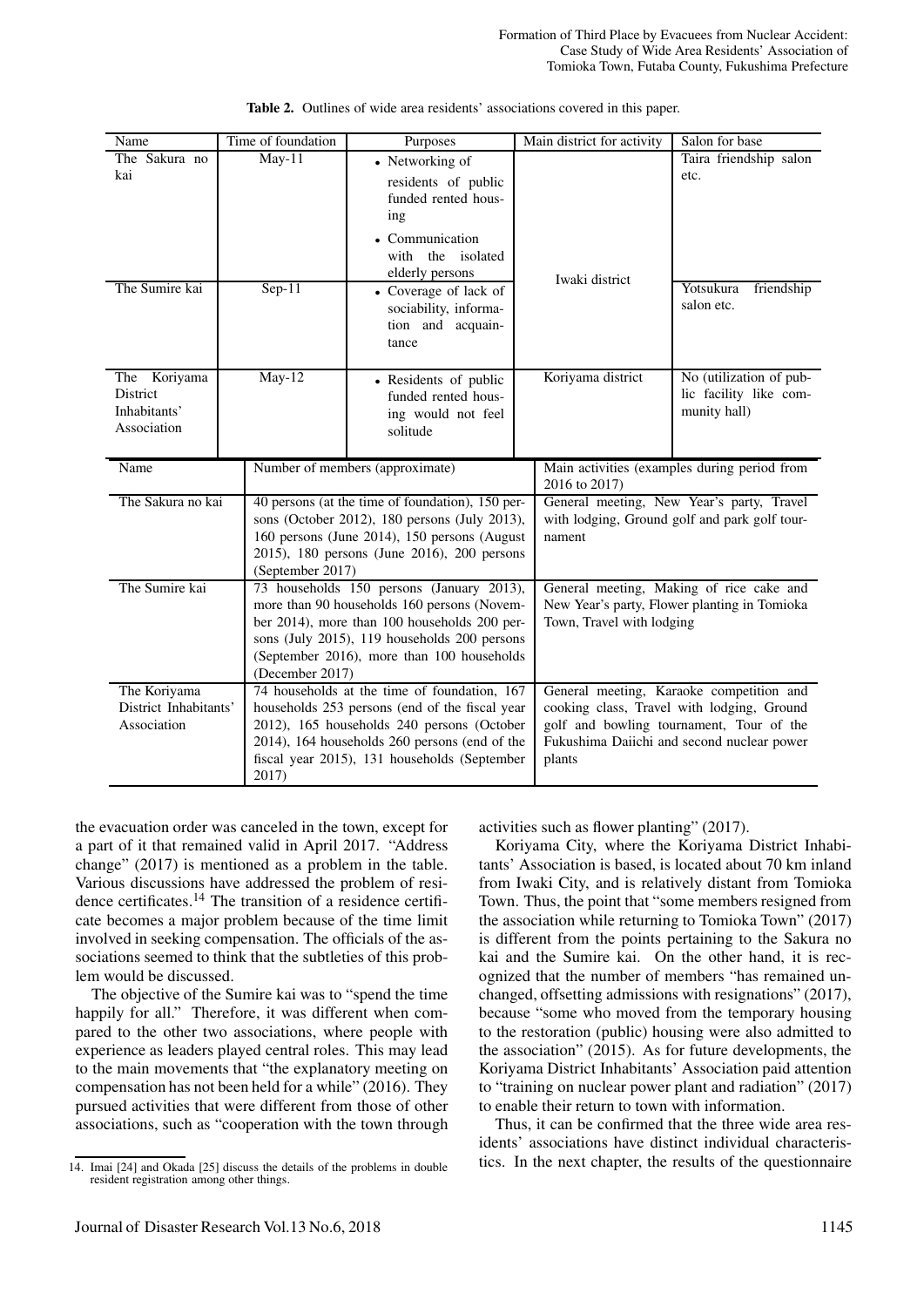| Name                                                        | Year | (1) Main movements                                                                                                                                                                                                                                                                                                                                                       | (2) Problems of association                                                                                                                                                                                                                                                                                                                                                                                            | (3) Development in the future                                                                                                                                                                                                                                                                                                                                     |
|-------------------------------------------------------------|------|--------------------------------------------------------------------------------------------------------------------------------------------------------------------------------------------------------------------------------------------------------------------------------------------------------------------------------------------------------------------------|------------------------------------------------------------------------------------------------------------------------------------------------------------------------------------------------------------------------------------------------------------------------------------------------------------------------------------------------------------------------------------------------------------------------|-------------------------------------------------------------------------------------------------------------------------------------------------------------------------------------------------------------------------------------------------------------------------------------------------------------------------------------------------------------------|
|                                                             | 2015 | • A public office issued a notification<br>which urges mutual friendship with the<br>citizens of Iwaki City.                                                                                                                                                                                                                                                             | • Certain members come to the events.<br>Some do not come to them. All mem-<br>bers attend the general meeting, but a<br>small number of them New Year party<br>and travel.                                                                                                                                                                                                                                            | • There are some changes in the liv-<br>ing environments such as purchase of<br>Even if some bought new<br>house.<br>houses, they become isolated different<br>from at the time of the temporary hous-<br>ing. It is thought that contact should<br>be taken among the members of the<br>Sakura no kai not to be isolated.                                        |
| The Sakura<br>no kai                                        | 2016 | • The ground golf tournament with<br>friendship party was held as an origi-<br>nal event of the Sakura no kai and the<br>budget for the event was appropriated.<br>• Number of new members has in-<br>creased due to promotion of mutual<br>friendship.                                                                                                                  | • If any event is held, it is notified to all<br>the members by sending envelope, but<br>some said "it is enough only to send a<br>notification." There are some 50 mem-<br>bers who did not attend any event.                                                                                                                                                                                                         | • Some citizens of Iwaki City wish<br>to attend a mutual friendship through<br>ground golf.                                                                                                                                                                                                                                                                       |
|                                                             | 2017 | • Because the evacuation order was<br>canceled in the town except for a part of<br>it on 1. April, the articles of the associa-<br>tion was revised. Namely, the residence<br>of the member was extended to include<br>"the area within Futaba County."<br>• The direction of the association have<br>remained unchanged, but the number of<br>the member has increased. | • More than 90% sought a new place<br>for living and those who moved into<br>the public housing in Iwaki City are<br>also the members of the association.<br>• There is a problem of compensation<br>and residence certificate. The problem<br>is whether a member would transfer<br>the residence certificate to Iwaki City<br>or not and whether the linkage among<br>the townspeople could be maintained or<br>not. | • The development in the future should<br>be discussed, when all the members at-<br>tend the meeting. The issue on address<br>change must be discussed someday.                                                                                                                                                                                                   |
|                                                             | 2015 | • Certain members attend the events.<br>Some go in and out, but new mem-<br>bers also join the events. Recently, the<br>members in their 50s come to the event,<br>too.                                                                                                                                                                                                  | • The initial objective of the associ-<br>ation is to "spend the time happily<br>for all" and not this association but<br>the town and the Central Government<br>should tackle the issues of politics and<br>administration. It is desirable that all<br>the members could conduct the matters<br>relaxed as much as possible.                                                                                         | • The residents of the temporary hous-<br>ing said to the association, "I'm going<br>to leave the temporary housing soon,<br>so please consider my admission to the<br>association." Accordingly, the status<br>of associate member is considered for<br>such person. A person living in Tokyo<br>also said, "I would like to be admitted<br>to the association." |
| The Sumire kai                                              | 2016 | • The explanatory meeting on compen-<br>sation has not been held for a while.<br>The reason why is that there is no mem-<br>ber who operates any shop, so that<br>ADR is not necessary and some bought<br>new houses to settle in Iwaki City.                                                                                                                            | • If the members returned to the town,<br>nobody knows how this association<br>would go. It is not clear how long<br>this organization would continue. If the<br>members returned to the town, the sub-<br>sidy could be suspended.                                                                                                                                                                                    | • Many visited the association and sup-<br>ported it. Now, we would like to visit<br>them to express our gratitude toward<br>them.                                                                                                                                                                                                                                |
|                                                             | 2017 | • No subsidy is not delivered in this fis-<br>cal year. "The association is operated<br>as much as we can do" and it was de-<br>cided that subsidy would no be claimed<br>in this fiscal year.                                                                                                                                                                           | • The same members attend the meet-<br>ings and some are the members in name.<br>only. Increasing members take it for<br>granted that others would complete the<br>arrangement for the events. Certain<br>members tackles everything with all<br>their efforts.                                                                                                                                                        | • Six year will have passed since the<br>foundation next year. It seems that time<br>has passed like surging waves. The<br>Sumire kai cooperates with the town<br>through the activities such as flower<br>planting.                                                                                                                                              |
| The Koriyama<br>District Inhabi-<br>tants' Associa-<br>tion | 2015 | • Some who moved from the tempo-<br>rary housing to the restoration housing<br>were also admitted to the residents' as-<br>sociation. Because the individual mem-<br>bers moved into Koriyama City scat-<br>tered, they seem to be concerned about<br>new building of relationship.                                                                                      |                                                                                                                                                                                                                                                                                                                                                                                                                        | • It is wished that the event like ground<br>golf would be organized gradually to<br>have mutual friendship with the citi-<br>zens of Koriyama City.                                                                                                                                                                                                              |
|                                                             | 2016 | • Even an official of the association<br>wants to move into the restoration<br>housing in Tomioka Town.                                                                                                                                                                                                                                                                  | • Some do not reply at all, although<br>they pay the membership fees. Certain<br>members ranging some 60 to 70 attend<br>the events.<br>• It is a hard task to find a place for the<br>event.                                                                                                                                                                                                                          | • Toward returning to the town it is<br>needed to review what the association<br>should be.                                                                                                                                                                                                                                                                       |
|                                                             | 2017 | • The number of members has re-<br>mained unchanged offsetting admis-<br>sions with resignations. Some resigned<br>members returned to Tomioka Town.<br>99 households resigned the association<br>since its foundation in all.                                                                                                                                           | • An official moved into Tomioka Town<br>and some members Minami Soma City.<br>Then, who will become the next offi-<br>cials? What will become of the associ-<br>ation, if the president resigns?                                                                                                                                                                                                                      | • "Training on nuclear power plant and<br>radiation" is needed to relieve the anx-<br>iety about return to the town in the fu-<br>ture. And the usual events will be also<br>repeated. This is the extent of our abil-<br>ity.                                                                                                                                    |

#### Table 3. Movements, problems, and development of each wide area residents' association.

survey are outlined to help present the differences among the above associations quantitatively. The results are reviewed using Covariance Structure Analysis to determine whether a wide area residents' association qualifies as a Third Place away from the neighborhood association and the place of the current residence. In other words, the goal is to see whether there are any common structures among

the three wide area residents' associations.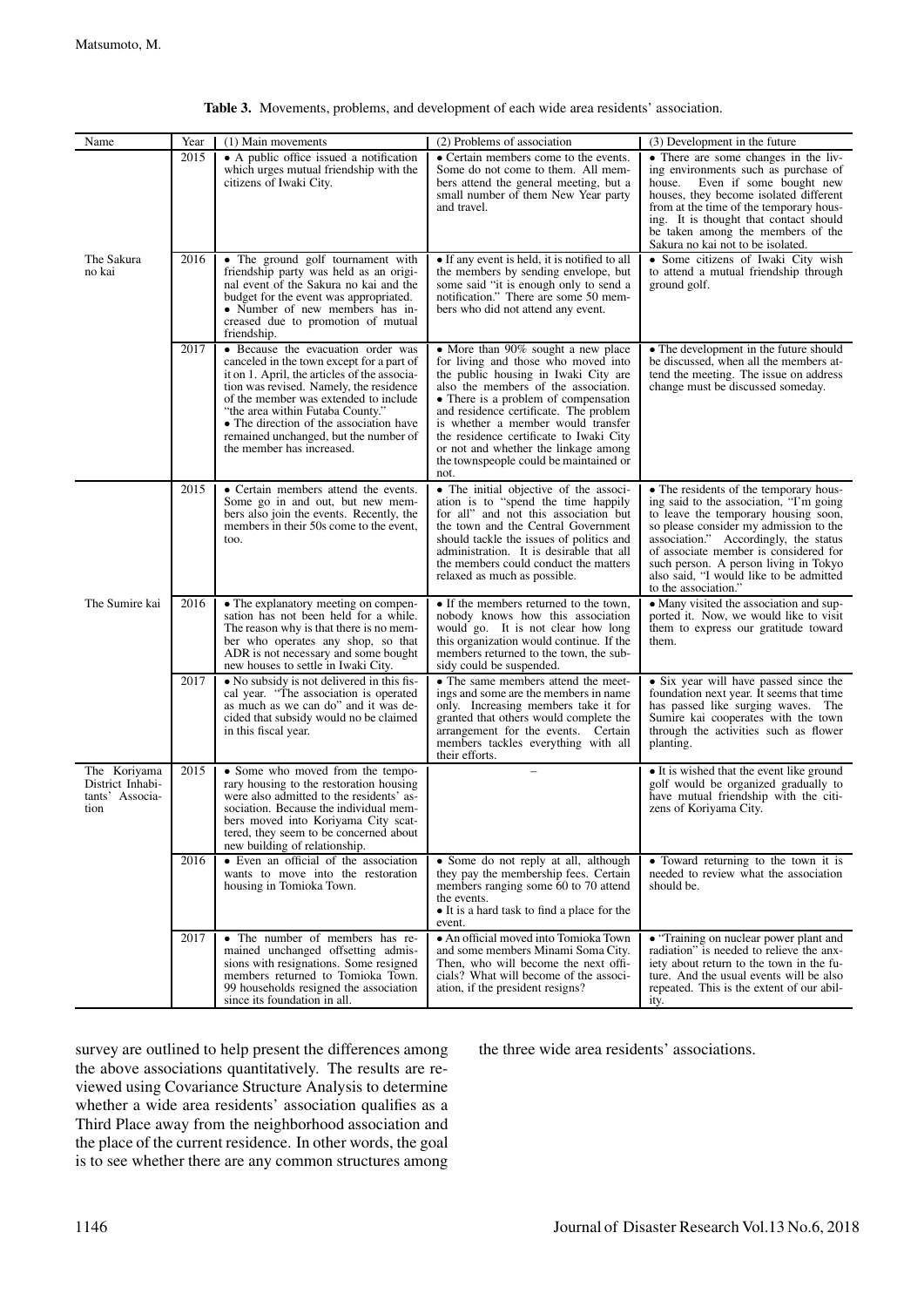# 3. Current Situation of the Wide Area Residents' Association

#### 3.1. Survey Outlines and Setting of Analysis

The survey was conducted among the members of the wide area residents' associations (the Sakura no kai, the Sumire kai, and the Koriyama District Inhabitants' Association) during the period October 2015 to January 2016. A total of 140 people responded to the survey (38 from the Sakura no kai, 24 from the Sumire kai, and 78 from the Koriyama District Inhabitants' Association). The attributes of the respondents considered in the study are sex (male 58.6%, female 39.3%, unknown 2.1%) and age (50s: 7.1%, 60s: 33.6%, 70s: 44.3%, 80s and above: 12.1%, unknown: 2.9%).<sup>15</sup>

The survey contents<sup>16</sup> focused on: 1) involvement with the neighborhood association and the district before the disaster, 2) involvement with the neighborhood association and the district after the disaster, 3) attendance at events and participation in activities in the wide area residents' association, 4) the living situation after relocation, 5) intention to return to the town and collective relocation, and 6) basic attributes.

ASSUM for windows was used in aggregate to test the difference in the percentage from the total. The test results are shown using  $\triangle$   $\blacktriangledown$  with a significance level of 1%,  $\Delta \nabla$  with 5%,  $\uparrow \downarrow$  with 10% and with ∴∴ 20%. The analysis axis comprises the three residents' associations where the survey was conducted. The objective was to show the differences among the wide area residents' associations. The analysis was conducted on the items reviewed in Section 4, namely: activities in the neighborhood association where the respondents lived before the disaster, the relationship with the neighborhood association during the period from the occurrence of the disaster to the time of the survey, and involvement with a residents' association such as a neighborhood association at the place of the evacuation residence and the wide area residents' association.

# Journal of Disaster Research Vol.13 No.6, 2018 1147

## 3.2. Survey Results

#### 3.2.1. Neighborhood Association Before the Disaster

In this section, the involvement of the members of the wide area residents' association with the neighborhood association where they lived before the disaster is confirmed.

## (1) Experience of a Person in an Official Position (Based on the Members of the Neighborhood Association)

Out of the 140 persons, 138 were admitted to the neighborhood association before the disaster. A little more than 20% had experience being the president or vice president (head or vice head) of a neighborhood association (see Table 4). Nearly 60% had experience being the head of a neighborhood unit, a position that was rotated among the members. Accordingly, those who had no experience holding an official position accounted for less than 20%. Seeing the characteristics of each residents' association, it is clear that more residents had experience holding "official positions such as accounts etc." and "president of neighborhood association" at the Sakura no kai.

## (2) Attendance at Activities and Participation in Events (Based on the Members of the Neighborhood Association)

"General meeting"  $(86.8\%)$ , "seasonal event"  $(80.1\%)$ , and "cleanup activities" (74.3%) are presented in decreasing order (see Table 5). Most respondents attended "seasonal events" and "ceremonial occasions" at the Sumire kai, while very few attended "seasonal events," "athletic activities," and "resource recovery and collection of unwanted articles" at the Koriyama District Inhabitants' Association.

#### (3) Involvement with Associations Inside and Outside the Ward

Involvement with associations other than the neighborhood association before the disaster is confirmed (see Table 6). "meeting for shrine parishioners" (35.7%), and "club for the aged" (33.6%) accounted for a little more than 30%. "Nothing" (12.1%) accounted for about 10%. Nearly 90% of the members were involved with some association or the other. Most members were involved in the "club for the aged" at the Sakura no kai. Most members were involved in the "women's association" at the Sumire kai. Most members were involved with "nothing" at the Koriyama District Inhabitants' Association. This shows the characteristics by sex and age among the members of the residents' association.

### 3.2.2. Relationship with the Neighborhood Association After the Disaster

Next, the relationship with the neighborhood association while living in evacuation shelters since spring 2011 is confirmed. The "neighborhood association" in this context refers to the ward in which respondents lived before the disaster.

<sup>15.</sup> Here, the bias of the respondents is taken into consideration. Since the wide area residents' association was founded with the aim of exchanging information among the evacuees and with the public office [14], the members of the wide area residents' association were different from the general residents in Tomioka Town at least at this point. For example, those who "had not been appointed to" the official position of the neighborhood association before the disaster and the neighborhood association etc. account for 18.4%, while the corresponding figure was 27.7% in the results of the survey (130s) conducted for the Tomioka townspeople living in temporary housing facilities during almost the same period from October to November 2015 and 58.0% in the results (1,189s) of a survey covering all the Tomioka townspeople during the period August to September 2012. Furthermore, as for the process of admission to the association (single answer), word-of-mouth communication such as "person of neighbor, neighborhood association and neighborhood association where you lived before the earthquake disaster" (43.3%) and "person with whom you become acquainted after the earthquake disaster" (16.3%) accounts for more than a half. This suggests a strong desire on part of the respondents in this survey for information exchange and communication with people outside. It is important to bear in mind that the discussions below are based on these respondents.

<sup>16.</sup> This survey is based on a survey of neighborhood associations conducted by the author and others across six cities in the Tohoku Region [26].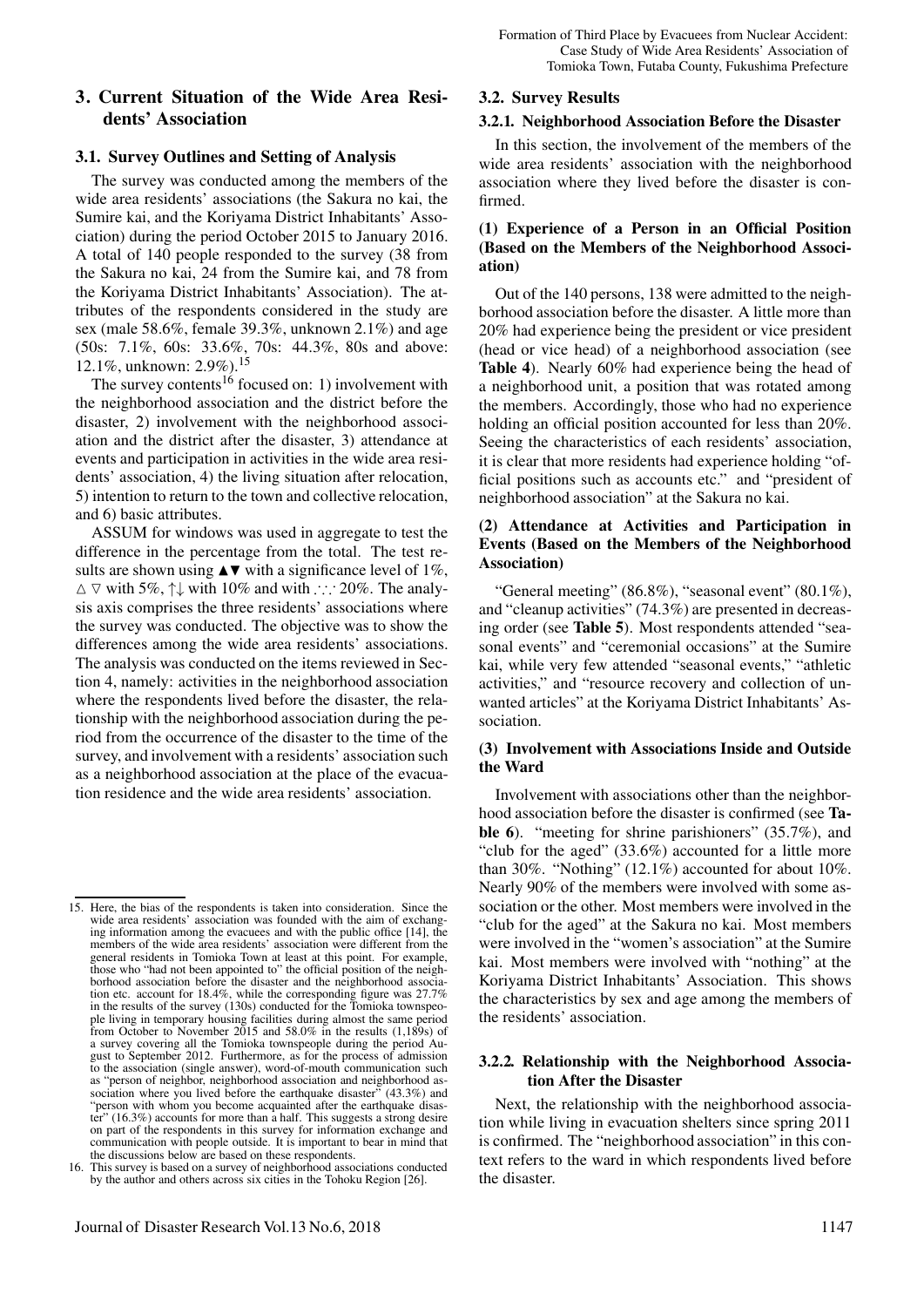|          | Num | Pre          | Vic  | Off             | Hea  | Oth | Not  |
|----------|-----|--------------|------|-----------------|------|-----|------|
| Total    | 136 | 13.2         | 11.8 | 35.3            | 56.6 | 5.9 | 18.4 |
| Sakura   | 38  | $\cdot$ 21.1 | 18.4 | $\uparrow$ 50.0 | 50.0 | 7.9 | 18.4 |
| Sumire   | 23  | 13.0         | 13.0 | $\cdot$ 21.7    | 69.6 | 8.7 | 13.0 |
| Koriyama | 75  | 9.3          | 8.0  | 32.0            | 56.0 | 4.0 | 20.0 |

Table 4. Experience holding an official position at the neighborhood association before the disaster.<sup>17</sup>

Pre: President, Vic: Vice president,

Off: Official position such as accounts etc., Hea: Head of neighborhood group and unit,

Oth: Others,

Not: Not experienced official position.

Table 5. Attendance at activities and participation in events at neighborhood association before the disaster.

|          | Num | Gen               | Sea                    | Gar               | Cer               | Dri               | Ath               | Res               |
|----------|-----|-------------------|------------------------|-------------------|-------------------|-------------------|-------------------|-------------------|
| Total    | 136 | 86.8              | 80.1                   | 74.3              | 62.5              | 50.0              | 44.1              | 40.4              |
| Sakura   | 38  | 92.1              | $\therefore$ 89.5      | 68.4              | 68.4              | $\therefore 63.2$ | $\therefore$ 55.3 | $\therefore$ 52.6 |
| Sumire   | 23  | 95.7              | ↑95.7                  | $\therefore$ 87.0 | $\triangle$ 82.6  | 43.5              | 56.5              | 52.2              |
| Koriyama | 75  | $\therefore$ 81.3 | $\bigtriangledown70.7$ | 73.3              | $\therefore$ 53.3 | 45.3              | $\downarrow$ 34.7 | $\downarrow$ 30.7 |
|          | Num | Shr               | Cri                    | Man               | Eme               | Sup               | Wel               |                   |
| Total    | 136 | 40.4              | 37.5                   | 33.8              | 29.4              | 21.3              | 17.6              |                   |
| Sakura   | 38  | 39.5              | 36.8                   | 42.1              | 31.6              | 28.9              | $\therefore$ 26.3 |                   |
| Sumire   | 23  | 39.1              | $\therefore$ 52.2      | 34.8              | 26.1              | 21.7              | $\downarrow$ 4.3  |                   |
| Koriyama | 75  | 41.3              | 33.3                   | 29.3              | 29.3              | 17.3              | 17.3              |                   |

Num: Number of samples,

Gen: General meeting of neighborhood association,

Sea: Seasonal event such as New Year party etc.,

Gar: Garbage collection for disposal and local cleanup activities,

Cer: Ceremonial occasions,

Dri: Drinking and dinner meeting, Ath: Athletic activities such as radio gymnastic exercises etc.,

Res: Resource recovery and collection of unwanted articles,

Shr: Shrine festival,

Cri: Crime and fire prevention patrol etc.,

Man: Management of facility such as meeting hall etc.,

Eme: Emergency drill,

Sup: Support for infants and childcare, and education etc.,

Wel: Welfare for the elderly and the handicapped.

Table 6. Involvement with associations inside and outside the ward before the disaster.

|          | Num | Mee  | Clu               | Pub  | Wom              | Ass  | Org               | Cou  |
|----------|-----|------|-------------------|------|------------------|------|-------------------|------|
| Total    | 140 | 35.7 | 33.6              | 27.1 | 20.7             | 19.3 | 18.6              | 17.1 |
| Sakura   | 38  | 39.5 | $\triangle$ 52.6  | 34.2 | 15.8             | 15.8 | 26.3              | 23.7 |
| Sumire   | 24  | 33.3 | $\therefore$ 20.8 | 16.7 | $\triangle 41.7$ | 16.7 | 25.0              |      |
| Koriyama | 78  | 34.6 | 28.2              | 26.9 | 16.7             | 21.8 | $\therefore$ 12.8 | 19.2 |
|          | Num | Spo. | Fir               | Wel  | Juv              | You  | <b>Not</b>        |      |
| Total    | 140 | 14.3 | 10.0              | 6.4  | 2.9              | 2.9  | 12.1              |      |
| Sakura   | 38  | 21.1 | 10.5              | 7.9  | 5.3              | 5.3  | $\downarrow$ 2.6  |      |
| Sumire   | 24  | 12.5 | 8.3               | 4.2  | —                |      | 4.2               |      |
| Koriyama | 78  | 11.5 | 10.3              | 6.4  | 2.6              | 2.6  | 19.2              |      |

Num: Number of samples, Mee: Meeting for shrine parishioners etc.,

Clu: Club for the aged,

Pub: Public organization such as town office,

Wom: Woman's association,

Ass: Association for crime prevention Org: Organization for local children

Cou: Council of social welfare,

Spo: Sports association, Fir: Fire brigade (branch),

Wel: Welfare commission and child welfare commission,

Juv: Juvenile guidance committee,

You: Young men's association, Not: Nothing.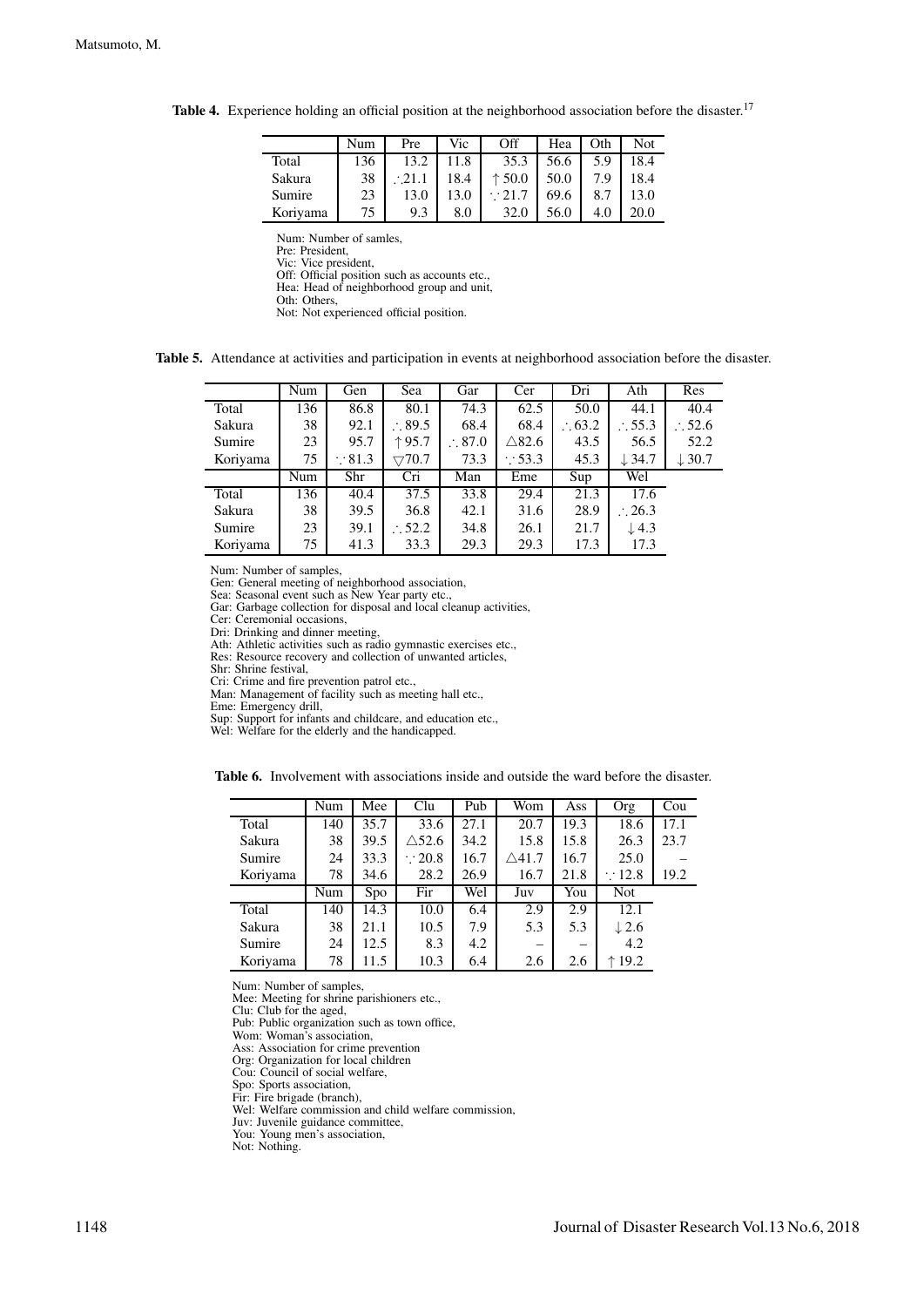Table 7. Attendance at activities and participation in events at the neighborhood association after the disaster.

|          | Num | Gen  | Exp             | Day  | <b>New</b>      | Not             |
|----------|-----|------|-----------------|------|-----------------|-----------------|
| Total    | 140 | 61.4 | 54.3            | 54.3 | 45.0            | 10.7            |
| Sakura   | 38  | 68.4 | $\uparrow$ 68.4 | 63.2 | $\uparrow$ 60.5 | $\cdot$ 2.6     |
| Sumire   | 24  | 66.7 | 45.8            | 62.5 | $\cdot$ 29.2    | 4.2             |
| Koriyama | 78  | 56.4 | 50.0            |      | 42.3            | $\uparrow$ 16.7 |

Gen: General meeting of neighborhood association,

Exp: Explanatory meeting and study for compensation and return to town etc.,

Day: Day trip, travel with lodging,

New: New Year and year-end party,

Not: Nothing.

|  |  |  | Table 8. Expectations of the neighborhood associations after the disaster. |  |  |  |
|--|--|--|----------------------------------------------------------------------------|--|--|--|
|--|--|--|----------------------------------------------------------------------------|--|--|--|

|          | Num | Pro-de          | Pro-cu | Pro-co           | Pro-re | Neg  | Eve  | Cre  | Con-li | Con-cu | Not |
|----------|-----|-----------------|--------|------------------|--------|------|------|------|--------|--------|-----|
| Total    | 140 | 48.6            | 47.9   | 45.0             | 37.9   | 31.4 | 27.9 | 27   | 25.0   | 18.6   | 4.3 |
| Sakura   | 38  | $\uparrow$ 63.2 | 57.9   | $\triangle 65.8$ | 39.5   | 44.7 | 39.5 | 41.1 | 21 I   | 23.7   | 7.9 |
| Sumire   | 24  | 45.8            | 54.2   | 33.3             | 33.3   | 25.0 | 25.0 | 29.2 | 16.7   | 25.0   |     |
| Koriyama | 78  | 42.3            | 41.0   | 38.5             | 38.5   | 26.9 | 23.1 | 29.5 | 29.5   | 14.1   | 3.8 |

Num: Number of samples,

Pro-de: Provision of information on decontamination,

Pro-cu: Provision of information on current situation of ward and town,

Pro-co: Provision of information on compensation,

Pro-re: Provision of information on relocation such as return to town and collective relocation,

Neg: Negotiation with the Central Government, municipalities, and others on compensation, etc., Eve: Event of mutual friendship such as drinking party and travel,

Cre: Creation of vision on ward and town after returning or collective relocation,

Con-li: Consultation on living at the time of relocation such as return to home and collective relocation,

Con-cu: Consultation on current situation of living,

Not: Nothing.

#### (1) Attendance at Activities and Participation in Events

All the Tomioka townspeople had to evacuate the town after the nuclear accident. They were cut off from the neighborhood association until the time of the survey in that they were all no longer "sharing the same space." "General meeting" (61.4%), "explanatory meeting for compensation etc.," and "day trip, travel with lodging" (each 54.3%) are presented in decreasing order. "Nothing" (10.7%) accounted for about 10%, which means that nearly 90% of the members attended some event or the other (see Table 7). Most members of the Sakura no kai attended "explanatory meetings for compensation etc." and "New Year and year-end party," indicating a greater involvement with the neighborhood association in comparison with the situation in the other two residents' associations.

#### (2) Expectations of the Neighborhood Association

The expectations of the neighborhood association were confirmed during autumn 2015, when the survey was administered (see Table 8). "Provision of information on decontamination" (48.6%), "provision of information on the current situation of the ward etc." (47.9%), and "provision of information on compensation" (45.0%) accounted for more than 40% each. Most members of the

Sakura no kai expected the neighborhood association to be involved in the "provision of information on decontamination," "provision of information on compensation," and "negotiation with the Central Government, municipalities, and others on compensation, etc." In other words, the provision of information and negotiation on compensation were emphasized more for the Sakura no kai, when compared to the other two residents' associations.

#### 3.2.3. Residents' Association at the Current Place of Residence

Most members of the wide area residents' association did not live in temporary housing. Rather, they lived in public-funded rented houses or houses they purchased with the intent of founding the association. Most current places of residence have some form of residents' association, like the neighborhood association. The involvement of members with such associations is confirmed.

## (1) Admission to the Neighborhood Association and Residents' Association (Based on Those Who Acknowledge the Presence of Such Neighborhood Associations)

The respondents who acknowledged the neighborhood association and the residents' association at their current places of residence as their area of settlement at the time of survey amounted to 78.7%. Among this number, 80.9% were admitted as members, and 16.2% were not admitted.

<sup>17.</sup> The figures in the tables in Section 3 indicate percentage values unless otherwise noted.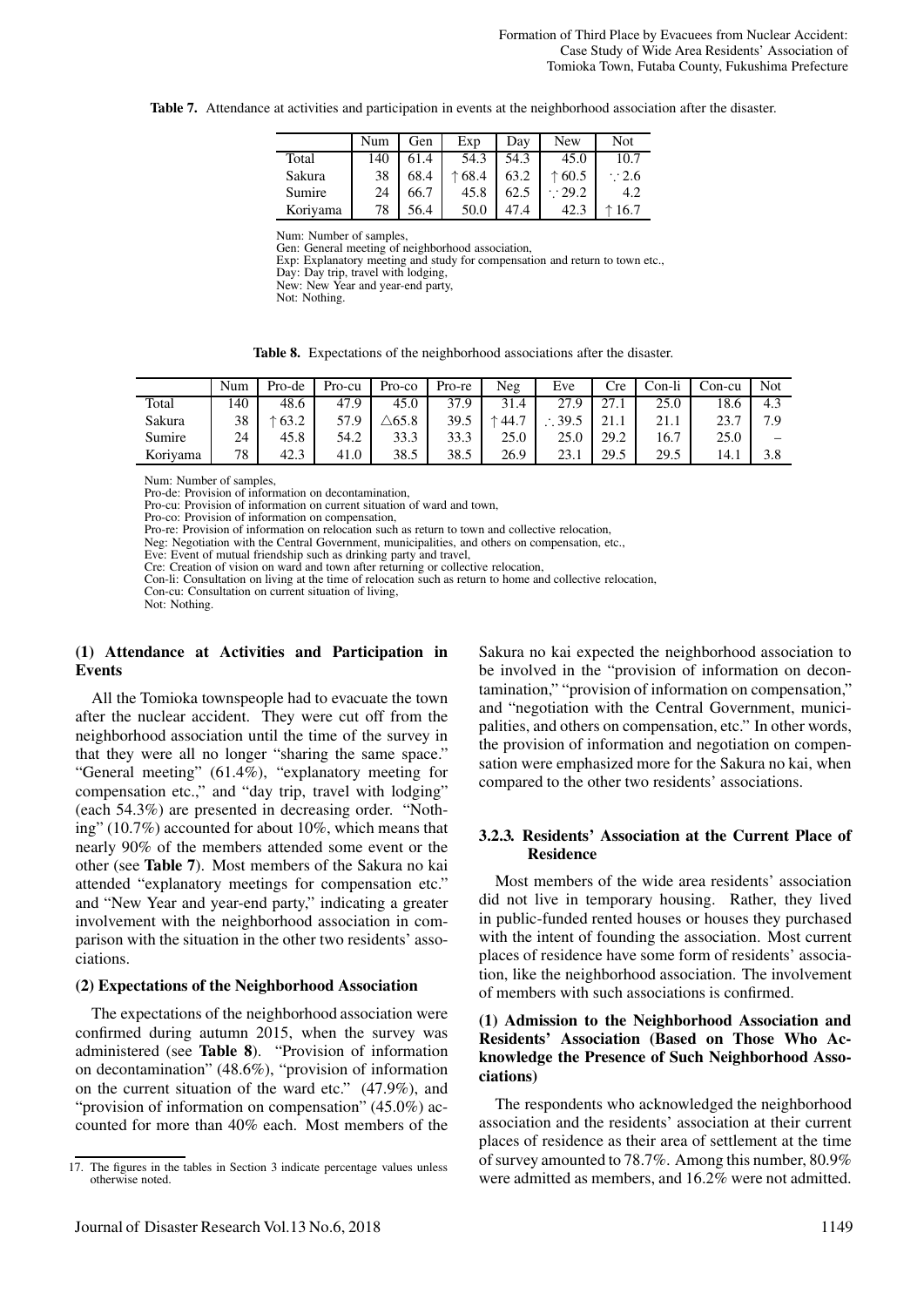|          | Number of samples | Admitted          | Not admitted | Unknown |
|----------|-------------------|-------------------|--------------|---------|
| Total    |                   | 80.2              | 16.2         |         |
| Sakura   | 31                | $\therefore$ 90.3 | 9.7          |         |
| Sumire   | 20                | 85.0              | 10.0         | 5.0     |
| Koriyama | 60                | 73.3              | 21.7         | 5.0     |

Table 9. Admission to a neighborhood association at the current place of residence.

Table 10. Experience holding public positions at the current place of residence.

|          | Num | Pre | Vic | Off | Hea  | Not  | Don  |
|----------|-----|-----|-----|-----|------|------|------|
| Total    | 89  |     | 3.4 | 7.9 | 13.5 | 69.7 | 1.2  |
| Sakura   | 28  |     | 3.6 |     | 17.9 | 71.4 |      |
| Sumire   | 17  |     | 5.9 |     | .6   | 64.  | 11.8 |
| Koriyama | 44  |     |     | 6.8 | 9.1  |      | 3.6  |

Pre: President, Vic: Vice president,

Off: Official position such as accounts and delegate,

Hea: Head of neighborhood group and unit,

Not: Not experienced holding an official position,

Don: Don't Know.

This indicates that most members of the wide area residents' association were admitted to the neighborhood association at their current places of residence (see **Table 9**). The respondents belonged to one or more of three associations: the neighborhood association before the disaster, the neighborhood association at their current place of residence, and the wide area residents' association. "Admission" of the members of the Sakura no kai accounts for about 90%, the highest rate among the three residents' associations. There is a difference of 17 points between the Sakura no kai and the Koriyama District Inhabitants' Association with a corresponding rate of about 70%.

## (2) Experience Holding a Public Post (Based on Acknowledgment and Admission by the Responds)

The number of members holding public posts is presented in Table 10. Since only a few years had passed since the relocation, most respondents answered saying that they had "not experienced holding an official position" (69.7%). No one had held the position of president among the respondents. On the other hand, the results pertaining to the positions of "vice president of the neighborhood association" (3.4%) and "accounts etc." (7.9%) reveal that the evacuees had gradually integrated into the local area. Several members had experience holding office as the "vice president of a neighborhood association" and "accounts etc." at the Sakura no kai.

# (3) Attendance at Activities and Participation in Events

Regardless of whether or not the members were admitted to the neighborhood association, they were involved with local activities and events. One member was told, "It is not time for you to be admitted to the neighborhood association because you are still at the stage of evacuation." "Cleanup activities" (62.9%) accounted for more than 60%, and was one of the events that most people responded to. The second most popular activities were "garbage collection" and "general meetings of the neighborhood association" (each 28.6%) (see Table 11). Most members of the Sakura no kai were interested in the "management of the facility and equipment." Most members of the Sumire kai were interested in "cleanup activities." And there is a little more answers to "garbage collection" and "nothing" at the Koriyama District Inhabitants' Association.

## (4) Problems Experienced in Everyday Life

Lastly, problems experienced in daily life at the current place of residence stand confirmed (see Table 12). Most members picked the following as their main problems: "many persons whose name you do not know" (43.6%), "no friendship with local residents" (32.1%), and "don't know about the residential district" (25.7%). This indicates that they did not know much about their surroundings at the time of the survey. In the Sakura no kai, more respondents considered the "shortage of or no partner for consultation" and "problems on movement and traffic" as their main problems, a little more answers of "don't know about district of residence" at the Sumire kai. On the other hand, the number of complaints was much lower in the Koriyama District Inhabitants' Association.

## 3.2.4. Wide Area Residents' Association

The involvement of each member with their wide area residents' association stands confirmed.

## (1) Route of Acknowledgment

Wide area residents' associations have been widespread initially from several key persons in a totally arbitrary stage via word-of-mouth communication, as discussed in Section 2. As seen in Table 13, "neighborhood and neighborhood association etc., where you lived before the dis-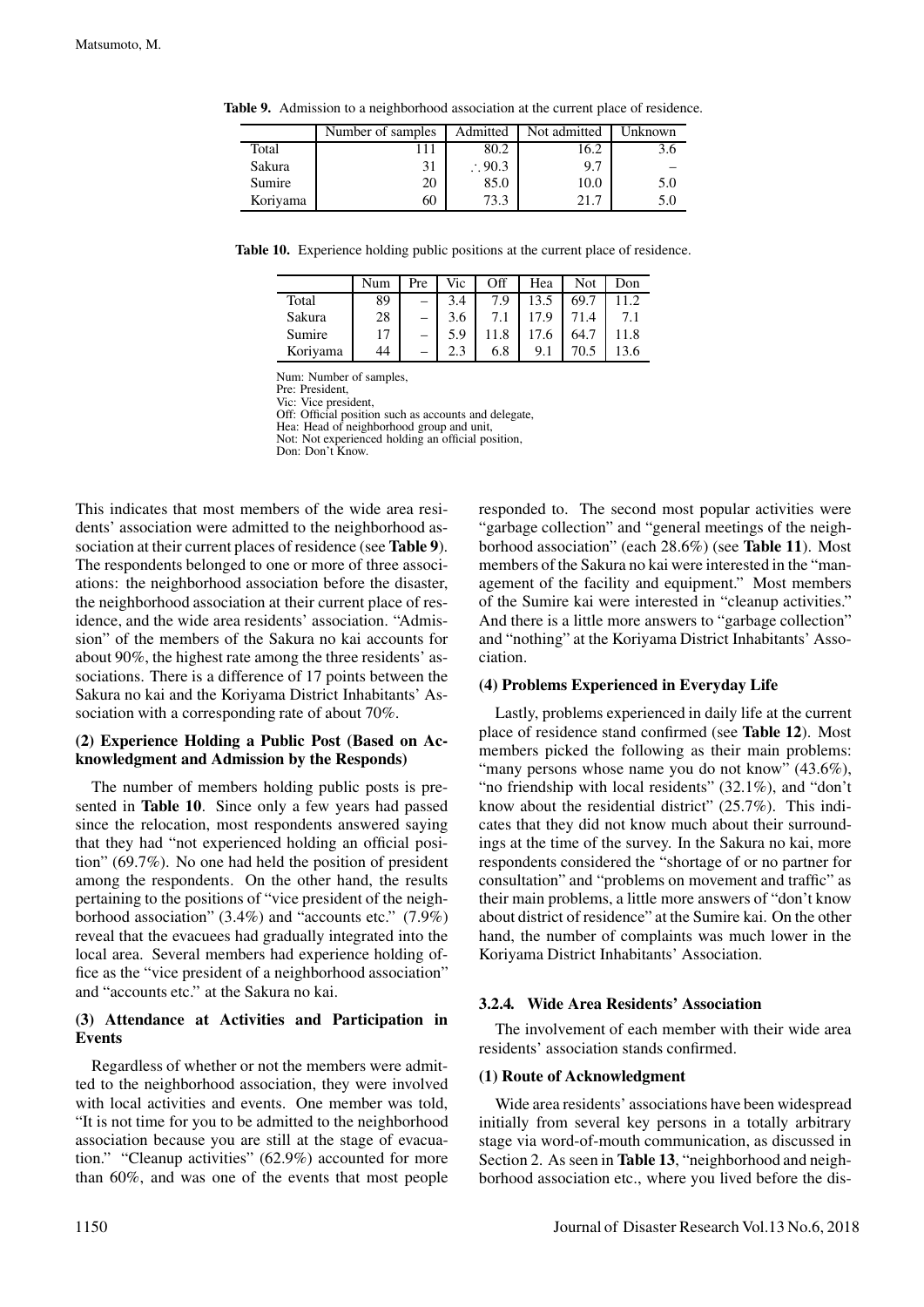|          | Num | Gar               | Res               | Gen               | Sea  | Fri  | Man              | Cer  |
|----------|-----|-------------------|-------------------|-------------------|------|------|------------------|------|
| Total    | 140 | 62.9              | 28.6              | 28.6              | 22.9 | 17.1 | 12.9             | 12.9 |
| Sakura   | 38  | 71.1              | $\downarrow$ 15.8 | 36.8              | 28.9 | 18.4 | $\triangle$ 26.3 | 18.4 |
| Sumire   | 24  | 179.2             | 25.0              | $\therefore 41.7$ | 16.7 | 12.5 |                  | 12.5 |
| Koriyama | 78  | $\downarrow$ 53.8 | $\therefore$ 35.9 | $\therefore$ 20.5 | 21.8 | 17.9 | 10.3             | 10.3 |
|          | Num | Ath               | Eme               | Cri               | Wel  | Sup  | Not              |      |
| Total    | 140 | 10.7              | 8.6               | 6.4               | 4.3  | 1.4  | 16.4             |      |
| Sakura   | 38  | $\therefore$ 2.6  | 7.9               | 5.3               | 5.3  | 2.6  | 10.5             |      |
| Sumire   | 24  | 12.5              | 12.5              | 4.2               |      |      | $\therefore$ 4.2 |      |
| Koriyama | 78  | 14.1              | 7.7               | 7.7               | 5.1  | 1.3  | $\cdot$ 23.1     |      |

Table 11. Attendance at activities and participation in events at the current place of residence.

Gar: Garbage collection for disposal and local cleanup activities, Res: Resource recovery and collection of unwanted articles,

Gen: General meeting of neighborhood association,

Sea: Seasonal event such as New Year party etc.,

Fri: Friendship event such as dinner meeting etc.

Man: Management of facility such as meeting hall and outdoor light,

Cer: Ceremonial occasions Ath: Athletic activities such as radio gymnastic exercises,

Eme: Emergency drill,

Cri: Crime and fire prevention patrol, Wel: Welfare for the elderly and the handicapped,

Sup: Support for infants and childcare,

Not: Nothing.

Table 12. Problems experienced in daily life at the current place of residence.

|          | Num | Man  | Nof             | Don-di            | Dif  | Don-ru | Sho-pa            | Pro              |
|----------|-----|------|-----------------|-------------------|------|--------|-------------------|------------------|
| Total    | 140 | 43.6 | 32.1            | 25.7              | 16.4 | 15.7   | 12.1              | 8.6              |
| Sakura   | 38  | 52.6 | 39.5            | 26.3              | 13.2 | 13.2   | $\triangle$ 23.7  | $\triangle$ 18.4 |
| Sumire   | 24  | 41.7 | 41.7            | $\therefore$ 37.5 | 25.0 | 8.3    | 8.3               | 8.3              |
| Koriyama | 78  | 39.7 | 25.6            | 21.8              | 15.4 | 19.2   | 7.7               | $\therefore$ 3.8 |
|          |     |      |                 |                   |      |        |                   |                  |
|          | Num | Agi  | Sho-sh          | Iso               | Gap  | Res    | Sho-me            | <b>Not</b>       |
| Total    | 140 | 8.6  | 7.9             | 6.4               | 6.4  | 5.0    | 5.0               | 19.3             |
| Sakura   | 38  | 10.5 | $\uparrow$ 15.8 | 7.9               | 2.6  | 2.6    | $\therefore$ 10.5 | 13.2             |
| Sumire   | 24  | 12.5 | 12.5            | 4.2               | 4.2  |        | 8.3               | 12.5             |

Num: Number of samples,

Man: Many persons whose name you don't know,

Nof: No friendship with local residents,

Don-di: Don't know about district of residence.

Dif: Difficult to attend event held by neighborhood association,

Don-ru: Don't know about rules of neighborhood association, Sho-pa: Shortage of or no partner for consultation,

Pro: Problems on movement and traffic,

Agi: Aging of residents,

Sho-sh: Shortage of shopping facilities such as supermarket,

Iso: Isolation of the aged and the singles,

Gap: Gap among generations.

Res: Response to different natural environment (removal of snow),

Sho-me: Shortage of medical and welfare facilities,

Not: Nothing.

aster" (43.6%) accounted for more than 40%, indicating that the association was acknowledged via the presence of familiar faces. There were no major differences among the associations in this context. However, more members of the Koriyama District Inhabitants' Association picked "homepage and public relations of town office etc." when compared to those of the other two associations.

#### (2) Reason for Admission

Confirming the reason for admission (Table 14), many respondents picked "communication and friendship among evacuees" (87.1%) and "sharing of information which cannot be acquired from town and public relations" (70.0%). The reasons in terms of "sharing of information" are also given in other items. In the Sakura no kai, most respondents picked "sharing of information which cannot be acquired from town and public relations," "sharing of information on compensation etc.," and "contact point for negotiation with central and local governments on compensation etc." Few respondents picked "sharing of information on compensation etc." and "contact point for negotiation with central and local governments on compensation etc." at the Koriyama District Inhabitants' Association when compared to other residents' associations.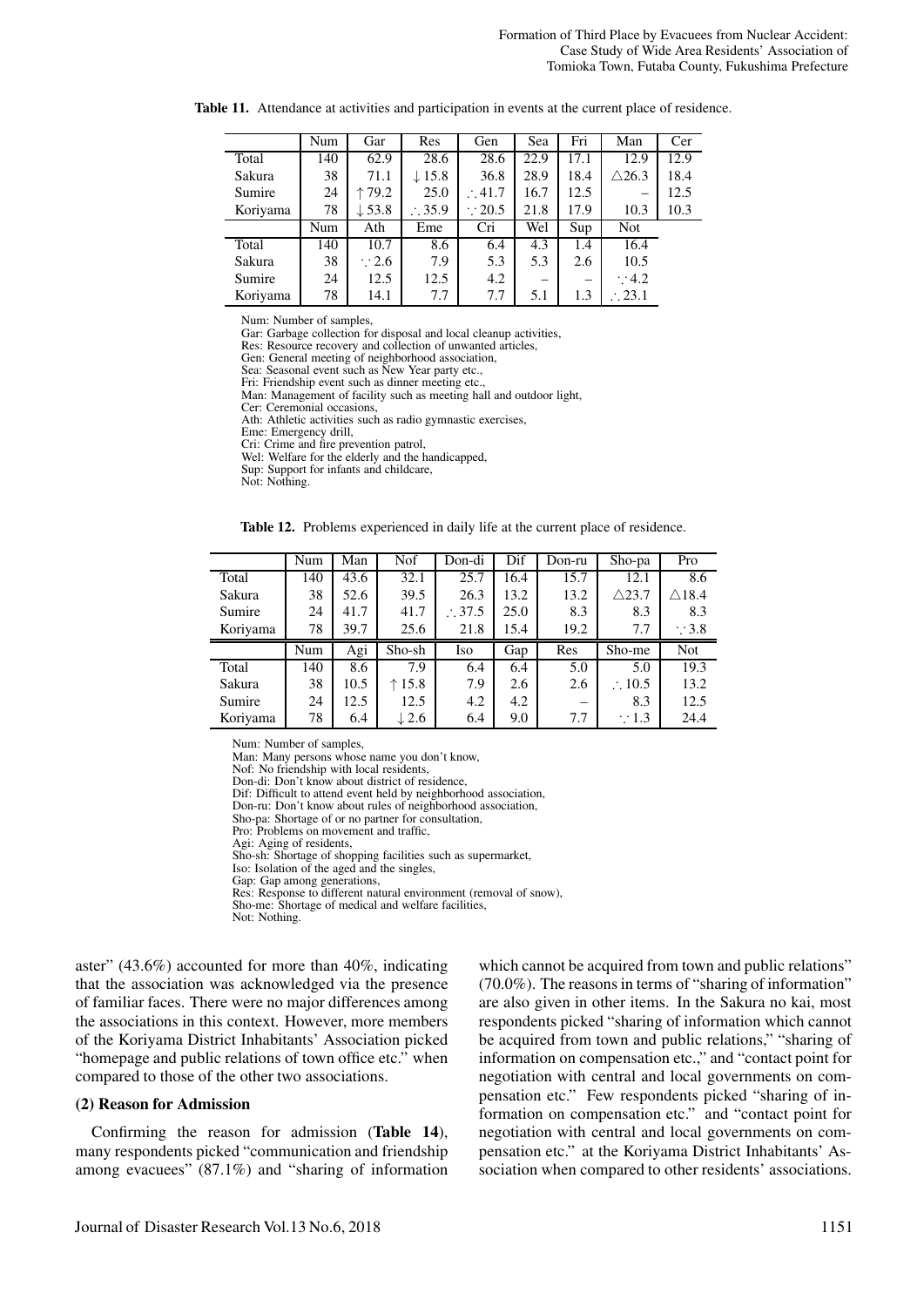Table 13. Mode of acknowledgment of the wide area residents' association.

|          | Num | Nei  | Fri  | Aca  | Hom               | Own | Off | Per | Inf |
|----------|-----|------|------|------|-------------------|-----|-----|-----|-----|
| Total    | 140 | 43.6 | 18.6 | 16.4 | 7.9               |     |     |     |     |
| Sakura   | 38  | 52.6 |      | 10.5 | 2.6               | 7.9 |     |     |     |
| Sumire   | 24  |      | 25.0 | 20.8 |                   | 4.2 |     |     |     |
| Koriyama | 78  | 38.5 | 5.4  | 7.9  | $\therefore$ 12.8 | 77  |     |     |     |

Nei: Neighborhood and neighborhood association where they lived before the disaster,

Fri: Friend or acquaintance other than neighborhood association and acquaintance after the disaster, Acq: Acquaintance after disaster disaster,

Hom: Homepage and public relations of town office etc.,

Own: Own family and relatives,

Off: Official of town office,

Per: Person of organization such as NPO,

Inf: Information of newspaper, magazine, TV and radio.

Table 14. Reasons for admission to the wide area residents' association.

|          | Num | Com  | Sha-ca        | Sha-ow | Sha-com                | Sha-re | Con  | Cou-cu | Cou-re |
|----------|-----|------|---------------|--------|------------------------|--------|------|--------|--------|
| Total    | 140 | 87.1 | 70.0          | 42.1   | 38.6                   | 32.1   | 20.0 | 15.0   | 9.3    |
| Sakura   | 38  | 89.5 | $\Delta 86.8$ | 44.7   |                        | 34.2   | 42.1 | 21.1   | 13.2   |
| Sumire   | 24  | 95.8 | 62.5          | 37.5   | 33.3                   | 25.0   | 20.8 | 20.8   | 8.3    |
| Koriyama | 78  | 83.3 | 64.1          | 42.3   | $\bigtriangledown24.4$ | 33.3   | 79.0 | 10.3   | .      |

Num: Number of samples,

Com: Communication and friendship among evacuees,

Sha-ca: Sharing of information which cannot be acquired from town and public relations,

Sha-ow: Sharing of information on own living,

Sha-com: Sharing of information on compensation etc.,

Sha-re: Sharing of information on relocation such as return to town and collective relocation,

Con: Contact point for negotiation with govern-ments on compensation etc., Cou-cu: Counselling service for current life,

Cou-re: Counselling service for relocation such as return to town and collective relocation.

|          | Num | Gen               | New          | Dav                   | Eve              | Com  | Dri              | Not |
|----------|-----|-------------------|--------------|-----------------------|------------------|------|------------------|-----|
| Total    | 140 | 75.0              | 62.9         | 55.7                  | 37.9             | 35.7 | 22.9             | 1.4 |
| Sakura   | 38  | ▲94.7             | $\Delta81.6$ | 60.5                  | 39.5             | 39.5 | 28.9             |     |
| Sumire   | 24  | $\downarrow$ 58.3 | 58.3         | $\blacktriangle$ 91.7 | $\triangle 62.5$ | 37.5 | $\downarrow$ 8.3 |     |
| Koriyama | 78  | 70.5              | $\cdot$ 55.1 | 42.3                  | $\cdot$ 29.5     | 33.3 | 24.4             | 2.6 |

Num: Number of samples,

Gen: General meeting of residents' association,

New: New Year and year-end parties,

Day: Day trips and overnight trips, Eve: Event at friendship salon,

Com: Communication and friendship event with neighboring residents,

Dri: Drinking and dinner meeting,

Not: Nothing.

Accordingly, the Sakura no kai and the Koriyama District Inhabitants' Association show contrary results except for "communication and friendship."

#### (3) Involvement in Activities and Events

The main reasons for admission as mentioned by the respondents are "communication and friendship" and "sharing of information." However, the actual modes of involvement preferred by the members in the wide area residents' association have been confirmed, as seen in Table 15. "General meeting" (75.0%), "New Year and yearend parties" (62.9%), and "day trips and overnight trips" (55.7%) are presented in decreasing order. Thus, 60%

of the respondents chose "communication and friendship." In the Sakura no kai, most respondents chose "general meeting" and "New Year and year-end parties. In the Sumire kai, most respondents chose "day trips and overnight trips" and "events at the friendship salon."<sup>18</sup> In comparison, few respondents picked "communication and friendship" at the Koriyama District Inhabitants' Association in comparison with the other associations.

<sup>18.</sup> As mentioned in Section 2, this is why the Sumire kai is engaged in activities based on the friendship salon in Yotsukura District.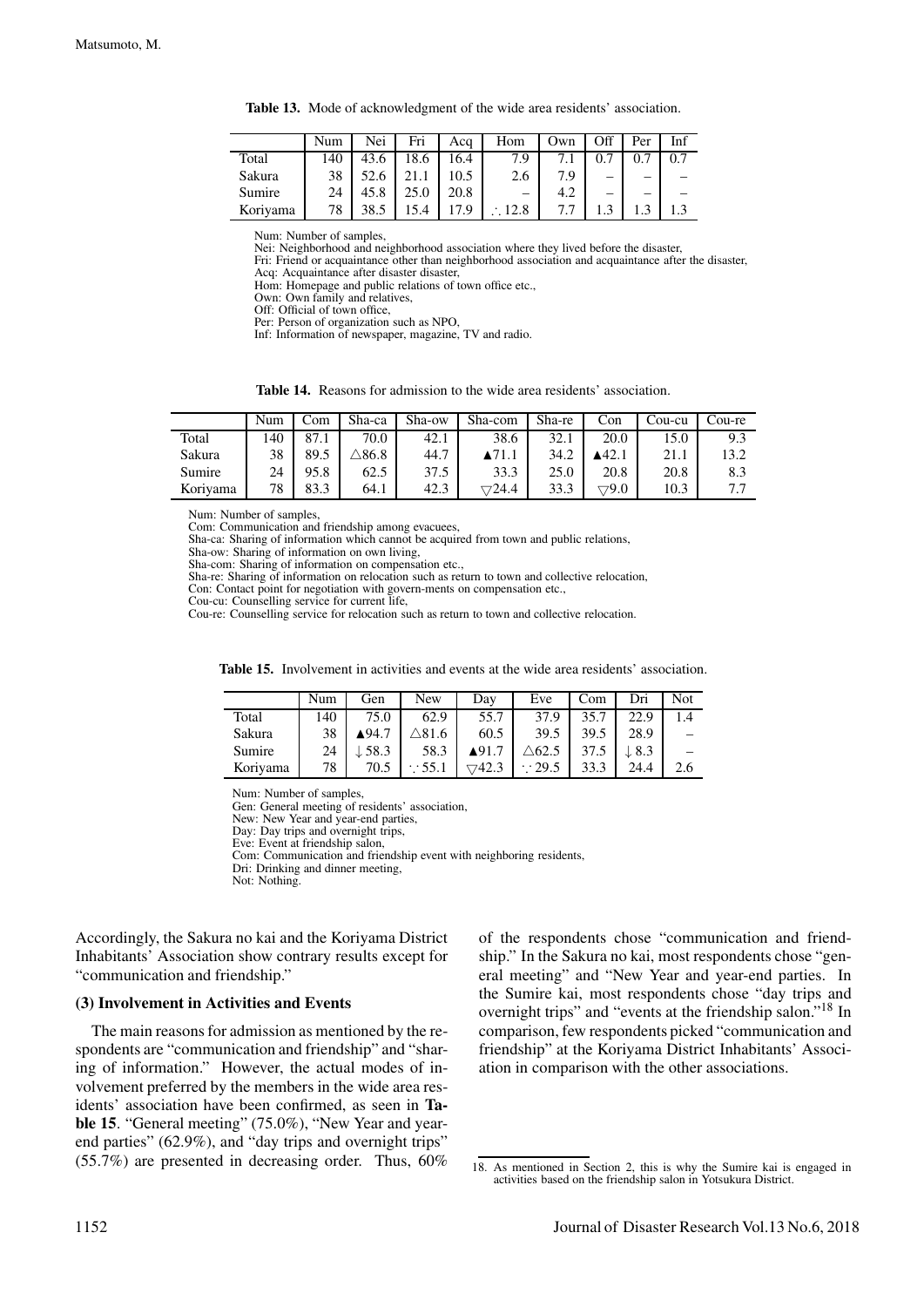Formation of Third Place by Evacuees from Nuclear Accident: Case Study of Wide Area Residents' Association of Tomioka Town, Futaba County, Fukushima Prefecture



Fig. 1. Relationship among the neighborhood association before and after the disaster, the current place of residence, and the wide area residents' association.

# 4 The Wide Area Residents' Association as a Third Place

#### 4.1. Variables Used in the Model

The fundamental objective of the study was to understand how the activities of the neighborhood association before the disaster influenced the involvement with the neighborhood association after the disaster, the neighborhood association at the place of residence, and the wide area residents' association. The study clarified the kind of relationship that the involvement of the neighborhood association in "peacetime," that is, before the disaster (which is regarded as social capital), had with the "emergency situation," that is livelihood rehabilitation after evacuation (focusing on the involvement with community among others in this paper).<sup>19</sup>

The setting of each variable is explained as follows. The latent variable of "involvement with neighborhood association before the disaster" consists of observable variables such as "number of official positions held" and "number of instances of involvement with the association." The number of official positions held and instances of involvement are counted in each case. "Involvement with the neighborhood association after the disaster" consists of observable variables such as "number of activities

attended and events participated in" and "number of expectations from the neighborhood association." The variables are calculated based on the numbers in each case. The latent variable of "involvement with the current place of residence" is explained by the observable variables of "whether admitted to the neighborhood association or not" (admitted  $= 2$ , not admitted  $= 1$ ), "number of official positions held," "number of activities attended and events participated in," and "problems experienced in daily life." Other variables are counted based on the numbers in each case. "Number of official positions held" is set as −1 if there is no experience. Lastly, "number of activities attended and events participated in, in the wide area residents' association" is an objective variable and is counted in the same way as the "number of activities attended and events participated in" as mentioned above.

The treatment of missing values is as follows. If no answer is received in response to "number of official positions held," it is considered that there was no experience holding an official position. For other observable variables, such as the "number of activities attended and events participated in" and the "number of instances of involvement with the association," if there was no answer, the number was treated as 0.

#### 4.2. Result of Analysis

Each path showed in Fig. 1 is tested as follows. The bold line indicates significance at the 1% or less than 1% level. The thin line shows significance at the 10% level

<sup>19.</sup> The model should be built for each wide area residents' association, as discussed in Section 3. However, because the model is common to three residents' associations, setting each Residents' association as an aggregate unit cannot be done because of constraints of the number of samples. Thus, the three residents' associations are set as aggregate units as the second best to discuss the common characteristics as the "Third Place" of the wide area residents' associations. The common point for each wide area residents' association is to found below. However, different points discussed in Section 3 will be examined in future research.

The goodness of fit was as follows:  $RMR = 0.20$ , GFI  $= 0.96$ , AGFI  $= 0.92$ , CFI  $= 0.98$ , and RMSEA  $= 0.03$ . Thus, the model can be considered fit.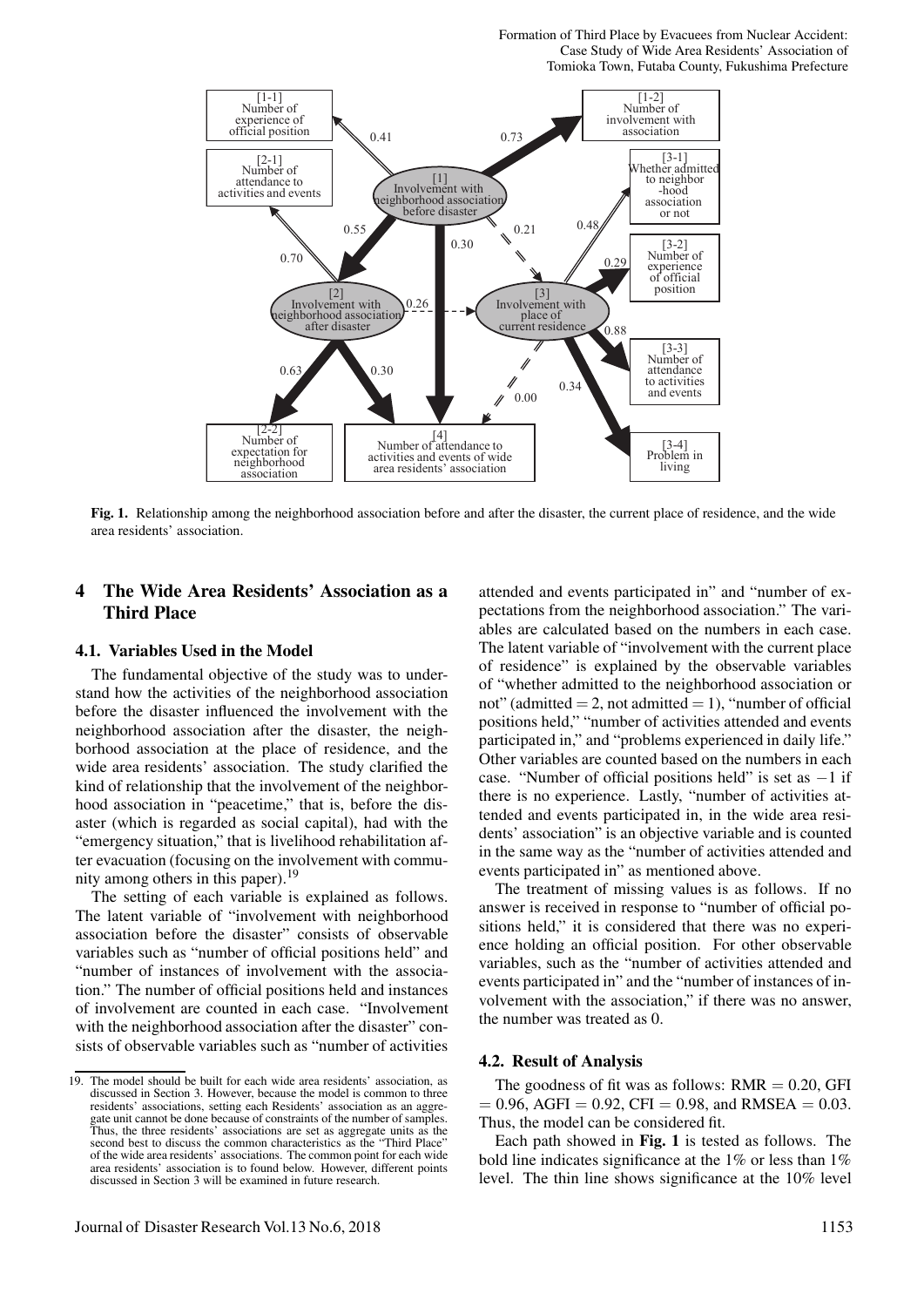| Path                   | Estimated value | t-value | Probability | Path                   | <b>Estimated value</b> | t-value | Probability |
|------------------------|-----------------|---------|-------------|------------------------|------------------------|---------|-------------|
| $[2] \leftarrow [1]$   | 0.55            | 2.72    | 0.01        | $[1-2] \leftarrow [1]$ | 0.73                   | 2.75    | 0.01        |
| $[3] \leftarrow [1]$   | 0.21            | 1.11    | 0.27        | $[2-1] \leftarrow [2]$ | 0.70                   |         |             |
| $[4] \leftarrow [1]$   | 0.30            | 1.76    | 0.08        | $[2-2] \leftarrow [2]$ | 0.63                   | 4.21    | ***         |
| $[3] \leftarrow [2]$   | 0.26            | 1.39    | 0.17        | $[3-1] \leftarrow [3]$ | 0.48                   |         |             |
| $[4] \leftarrow [2]$   | 0.30            | 1.81    | 0.07        | $[3-2] \leftarrow [3]$ | 0.29                   | 2.76    | 0.01        |
| $[4] \leftarrow [3]$   | 0.00            | $-0.04$ | 0.97        | $[3-3] \leftarrow [3]$ | 0.88                   | 3.42    | ***         |
| $[1-1] \leftarrow [1]$ | 0.41            |         |             | $[3-4] \leftarrow [3]$ | 0.34                   | 3.12    | 0.00        |

Table 16. Results of the Covariance Structure Analysis.<sup>20</sup>

(there is no applicable path). The dotted line shows significance at the 20% level. The double line shows a path without significant difference. The coefficient of the double line is set as 1 because of the constraints.

First, each latent variable is confirmed (see Fig. 1 and Table 16). The "number of instances of involvement with the association" is strongly related with the "involvement with the neighborhood association before the disaster." The "number of activities attended and events participated in" is a little strongly related with "involvement with the neighborhood association after the disaster." The "number of activities attended and events participated in" is related with the "involvement with the current place of residence." Summarizing the above, the "width of the network" is strongly related before the disaster, while it is limited after the disaster. Therefore, it seems that the "number of activities attended" is related, but with a sense of narrowness and deepness.

The evaluation of the latent variables as follows. The dotted line indicates a path that "is not significant at the 10% level" and the relationship through the path is not recognized. The relationship can be explained by the path of "involvement with the neighborhood association before the disaster"  $\rightarrow$  "involvement with the neighborhood association after the disaster"  $\rightarrow$  "number of activities attended in the wide area residents' association" and the direct path of "involvement with the neighborhood association before the disaster"  $\rightarrow$  "number of activities attended in the wide area residents' association." "Involvement with the current place of residence" is not related to the other latent variables in any case. Therefore, it can be said that the current place of residence is isolated from the triangular network: neighborhood association before the disaster–neighborhood association after the disaster– wide area residents' association.

## 4.3. Interpretation of the Model

Based on the analysis in the previous section, the wide area residents' association as a Third Place is examined. Judging from the model, the wide area residents' association is related to the "neighborhood association before and after the disaster," but is not related to being "involved in the association at the current place of residence." The

characteristics of a Third Place are examined from the two perspectives of "neighborhood association before the disaster" and the "current place of residence."

Since the wide area residents' association depends on the connections of the neighborhood association, the wide area residents' association cannot be "completely" considered as "another place  $=$  Third Place" without fetters in relation to the neighborhood association before the disaster. Almost half the respondents picked "via neighborhood association" as the route of acknowledgment of the wide area residents' association. The profile of each president mentioned in Section 2 suggests that the presidents played large roles before the disaster and word-ofmouth communication was significantly effective. This contributed to the "relative" nature of the wide area residents' association. However, taking into consideration the fact that the Tomioka townspeople were reorganized around a man of influence before the disaster at the site of evacuation (Iwaki City and Koriyama City), it may be said that "new neighbors" would emerge. This is the Third Place, in a broad sense.

The current place of residence is examined next. The neighborhood association to which each member belongs at the current place of residence and the wide area residents' association are different in terms of the form of organization, the base, and place of activity. Thus, the wide area residents' association may be considered as "another place = Third Place" from the perspective of the current place of residence. This is the Third Place in the original sense.

Summarizing the above, a wide area residents' association may be considered a Third Place with a "relative" characteristic. The reason for this is that the wide area residents' association keeps the relationship with the neighborhood association before and after the disaster. However, this is not a relationship within the specific geographical area before the disaster. A new association is reorganized through the attribute of the Tomioka townspeople at the place of settlement. The wide area residents' association can be described as the "Third Place," because it exhibits the characteristics of the Third Place in the original sense, while being related to the neighborhood association so that it has the "relative" characteristic and therefore, a broader nature.

<sup>20.</sup> t-value is the test statistic. For example,  $t = 1.95$  means a significance level of 5% in the two-sided test, indicating probability = 0.05 in the table. "\*\*\*" means significance level of less than 1%. "-" means that t-value cannot be calculated, as the path coefficient is set as "1" because of the constraint of model building.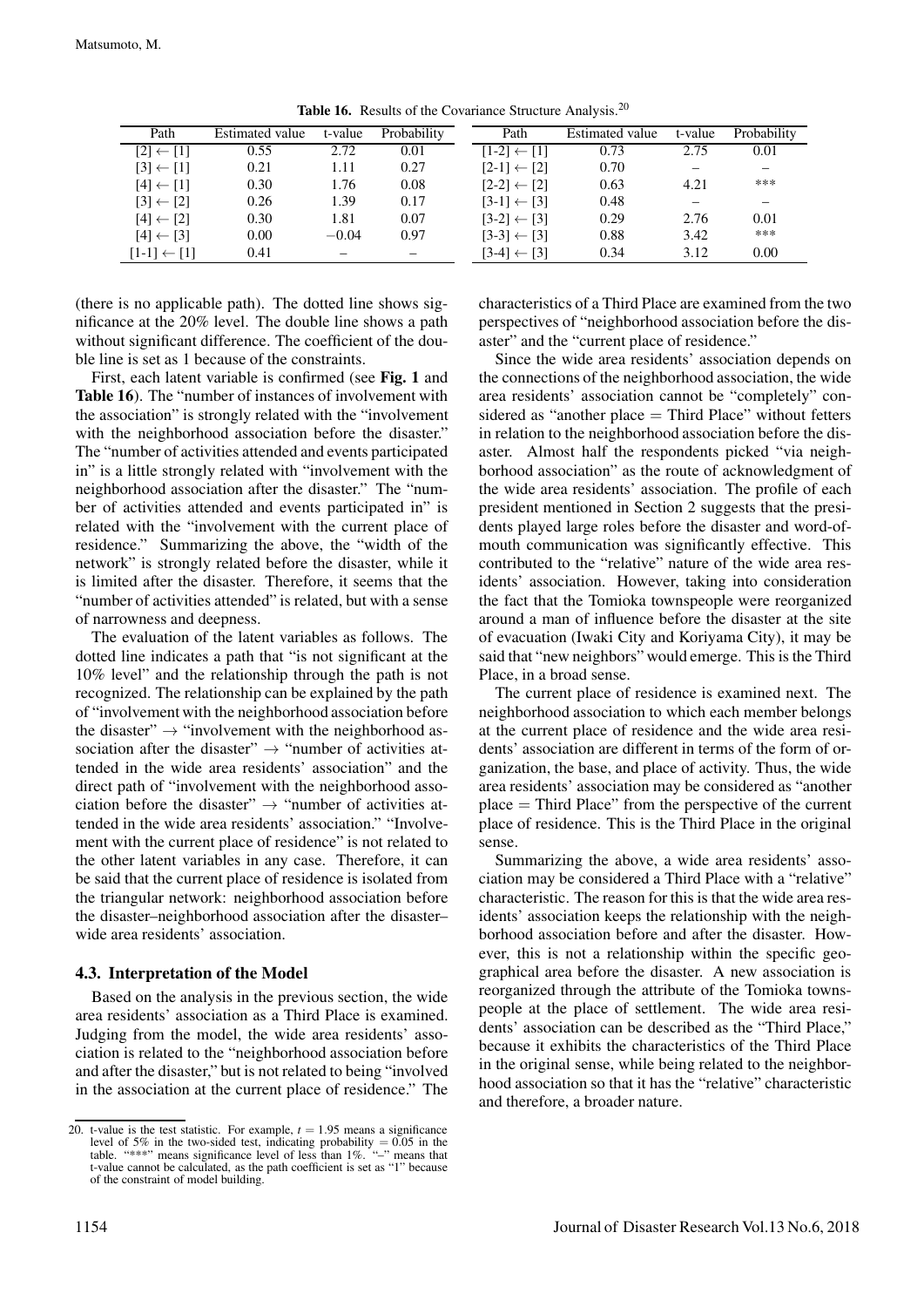# 5. Closing Remarks: Significance of the Wide Area Residents' Association Facing Lifting of the Evacuation Order

This study aimed to understand the characteristics of the wide area residents' associations as a Third Place by examining the relationship among the neighborhood association before and after the disaster, the residents' association, and the wide area residents' association. A summary of the discussions is presented below. In Section 2, three wide area residents' associations, namely, the Sakura no kai, the Sumire kai, and the Koriyama District Inhabitants Association, are analyzed. Each has a different type of Residents' association having been founded differently based on the Residents' association in the temporary housing area. Section 3 is based on the findings of the questionnaire survey conducted among the members of the three wide area residents' associations on their involvement with the neighborhood association and their acknowledgment of the wide area residents' association. Their involvement with the neighborhood association is confirmed. The differences between the current circumstances in each wide area residents' association are clarified. For example, more respondents indicated that they participated in events such as the "general meeting" and "New Year and year-end parties" in the Sakura no kai, and indicated "day trips and overnight trips" and "events at the friendship salon" in the Sumire kai. On the contrary, fewer respondents opted for "communication and friendship" in the Koriyama District Inhabitants' Association. In Section 4, the relationship among the neighborhood association before and after the disaster, the residence association, and the wide area residents' association has been examined by using Covariance Structure Analysis to understand the characteristics of the "Third Place" that is common to the three wide area residents' associations. The relationship between the "involvement with the neighborhood association before the disaster," the "involvement with the neighborhood association after the disaster" and the "involvement with the current place of residence" set as latent variables and the "number of instances of attendance at the wide area residents' association" set as the observable variable, was examined. The wide area residents' association was considered the relative "Third Place" in the sense that it was still related with the neighborhood association where the residents lived before the disaster, but was weakly involved with the current place of residence, at the time of the survey.

It should be borne in mind that the situation as of April 2018, at the time of writing of this paper, may have changed since. This is because the questionnaire survey was conducted prior to April 1, 2017. However, the problems that the wide area residents' associations would face after the lifting of the evacuation order will remain unchanged. Thus, the following are provided: a response to those who return to Tomioka Town; transition of residence certificates which implies concern for the fact that a resident is not a Tomioka townsman; the problem of the next president and officials of the association; and settlement at the current place of residence in the evacuation district. To promote communication and friendship among the Tomioka townspeople, the wide area residents' associations were originally founded actively by those who live in public-funded rented housing or purchased houses, and are likely to be more isolated than those who live in the temporary housing areas, where the evacuees live together. Almost seven years have passed since the occurrence of the disaster. Issues of compensation and living have been solved to some degree. Thus, the significance of the wide area residents' association is being questioned.

This study has certain limitations. Since the questionnaire survey was conducted from autumn 2015 to winter 2016, it is possible that the relationship with the neighborhood association before and after the disaster may have weakened, and may have continued to weaken by April 2018, which was the time of writing of this paper. The wide area residents' association may be transformed into the "Third Place" in the original sense. This may be a problem in future studies, and may need a follow-up survey using a similar questionnaire.

As for the proposal for disaster statistics, based on the structure of the questionnaire survey, it is obvious that grappling with local activities in peacetime before the disaster may influence the behaviors after the disaster significantly. In peacetime, it would also be necessary to regularly conduct, for example, comprehensive surveys covering the associations among the local residents, such as neighborhood associations or residents' associations. Conducting a questionnaire survey among the general residents, including the president and officials of the association, and collecting and compiling the database on the annual report (the materials of the general meeting held at the end of the fiscal year) are recommended. Through such activities, the constellation $21$  of the local resources, such as social capital, can be understood, so that the neighborhood associations that may act alone with greater difficulty because of the decreasing birthrate and the aging population, may cooperate mutually during peacetime. Furthermore, they may respond to emergency situations in a more appropriate manner.

#### Acknowledgements

I express my appreciation to all concerned persons in Naraha Town and Tomioka Town for their cooperation in conducting the questionnaire and interview surveys. A part of the achievements of the Grand-in-aid for challenging Exploratory Research "Study on transformation of new and old communities among evacuees from nuclear accident and possibility of creation of Third Place" (15K13063), and the Grant-in-aid for Scientific Research (B) "Study on classification and transformation of differentiated and multi-layered network and community for evacuees from nuclear accident" (16H03686) are summarized as a report for the Grantin-aid for Scientific Research. This study has corrected and revised the report.

<sup>21.</sup> This means "advantage" and "disadvantage."